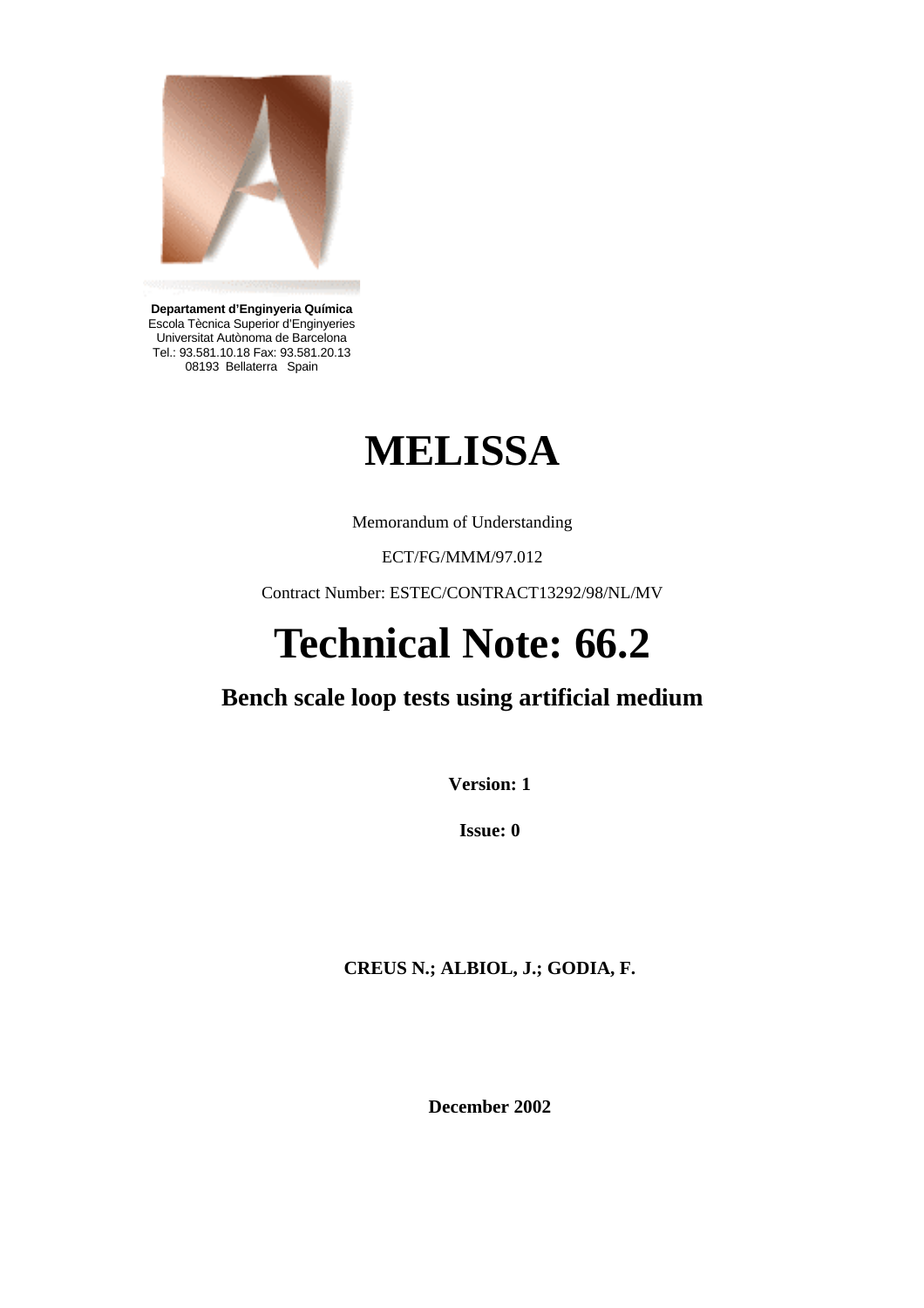## **Document Change Log**

| Version | Issue | Date     | Observations               |  |
|---------|-------|----------|----------------------------|--|
| Draft   |       |          | <b>Preliminary Version</b> |  |
|         |       | 15/12/02 | <b>Final Version</b>       |  |
|         |       |          |                            |  |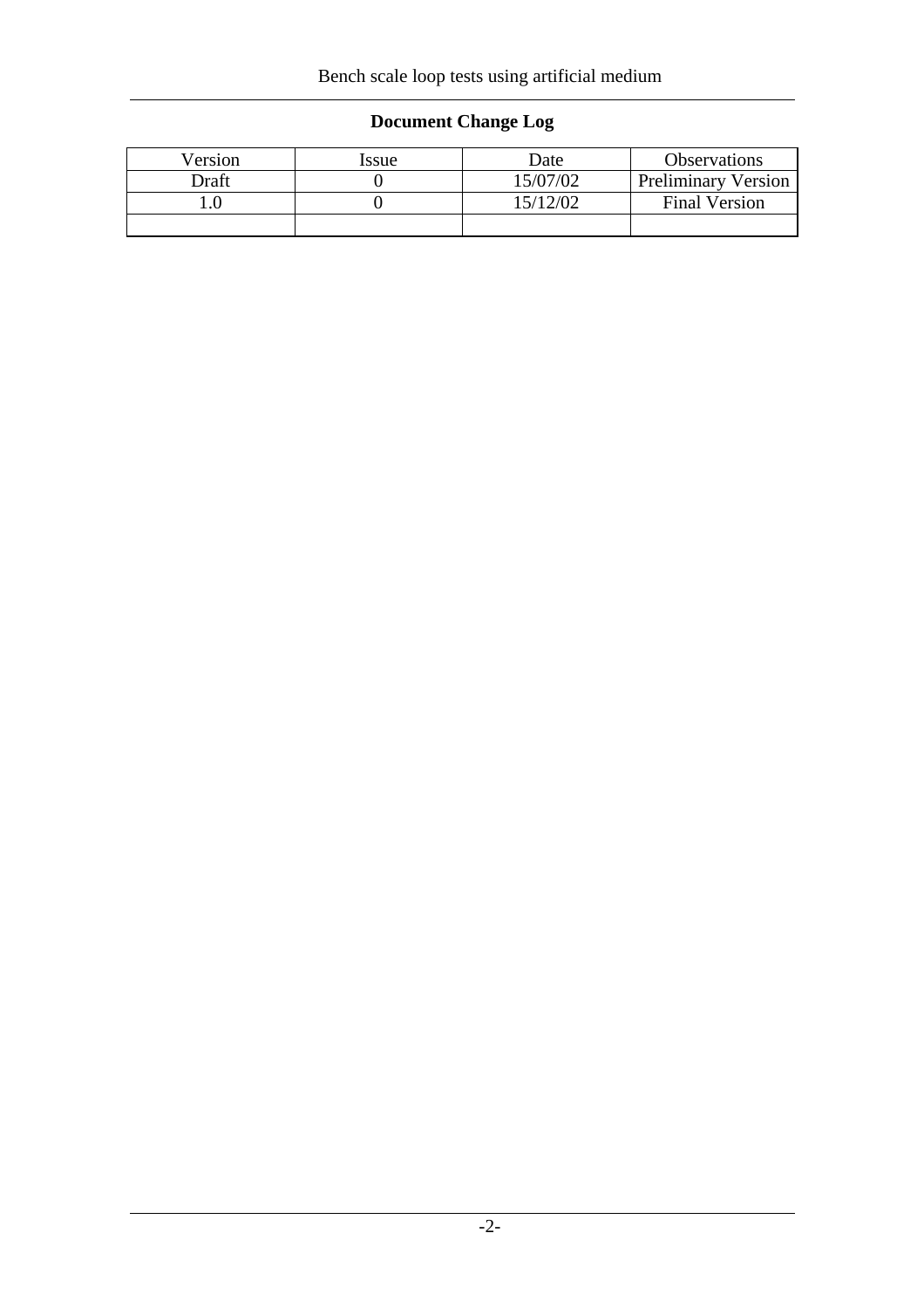## **Table of Contents**

| 1              |           |                                                                               |
|----------------|-----------|-------------------------------------------------------------------------------|
| $\overline{2}$ |           |                                                                               |
|                | 2.1       |                                                                               |
|                | 2.1.1     |                                                                               |
|                | 2.1.2     |                                                                               |
|                | 2.1.3     |                                                                               |
|                | 2.1.4     |                                                                               |
|                | 2.1.5     |                                                                               |
|                | 2.2       |                                                                               |
|                | 2.2.1     |                                                                               |
|                | 2.2.2     |                                                                               |
|                | 2.2.2.1   |                                                                               |
|                | 2.2.2.2   |                                                                               |
|                | 2.2.2.3   |                                                                               |
|                | 2.2.2.4   |                                                                               |
|                | 2.2.2.5   |                                                                               |
| 3              |           |                                                                               |
|                | 3.1       | Artificial media used to connect compartments II, III and IVa that emulates   |
|                | 3.2<br>17 | Continuous connection of compartments II, III and IVa using artificial media. |
| $\overline{4}$ |           |                                                                               |
| 5              |           |                                                                               |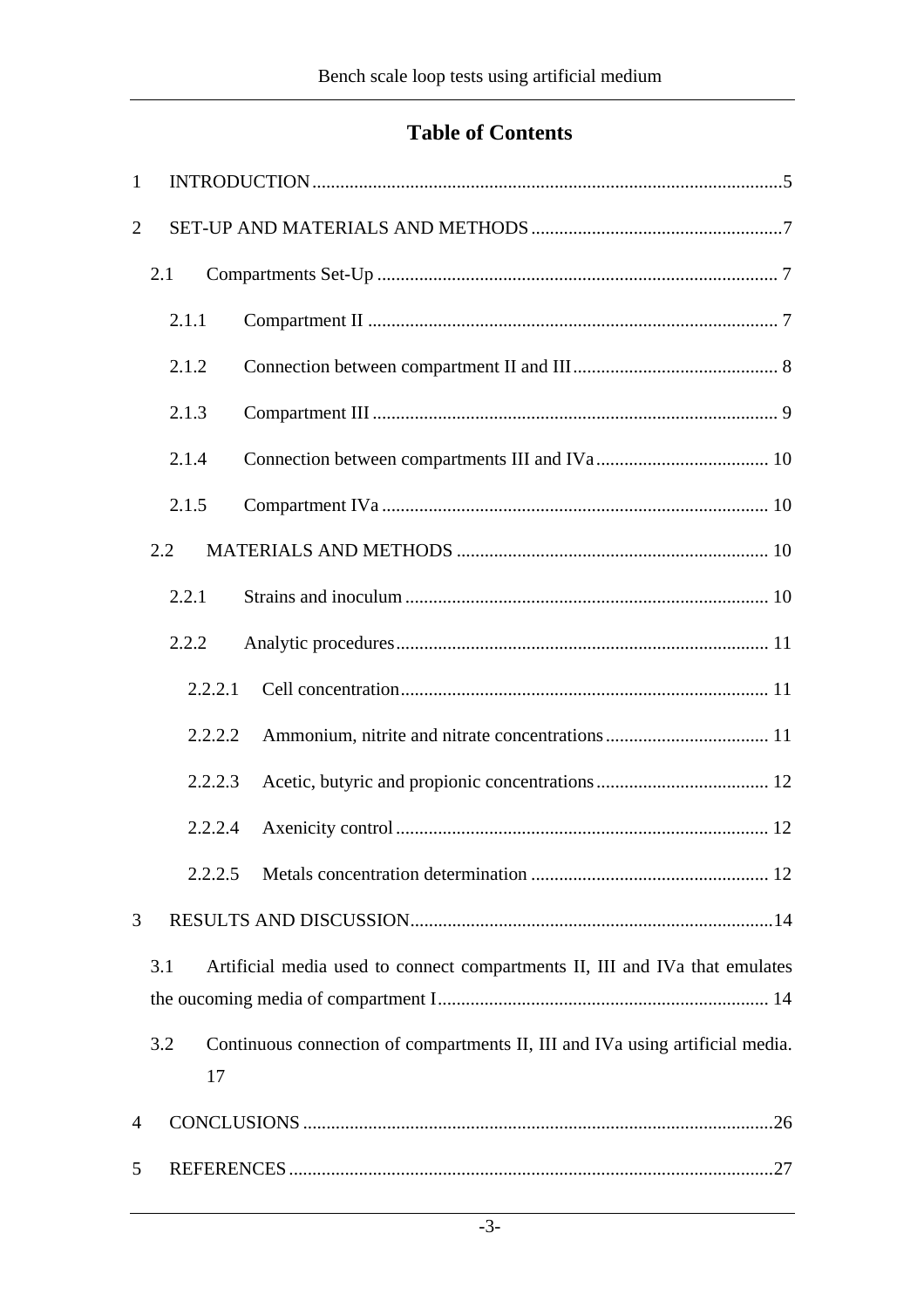| 6 APPENDIX I. -LIGHT CALIBRATION OF COMPARTMENT II      |  |
|---------------------------------------------------------|--|
| 7 APPENDIX II. -LIGHT CALIBRATION OF COMPARTMENT IVA 31 |  |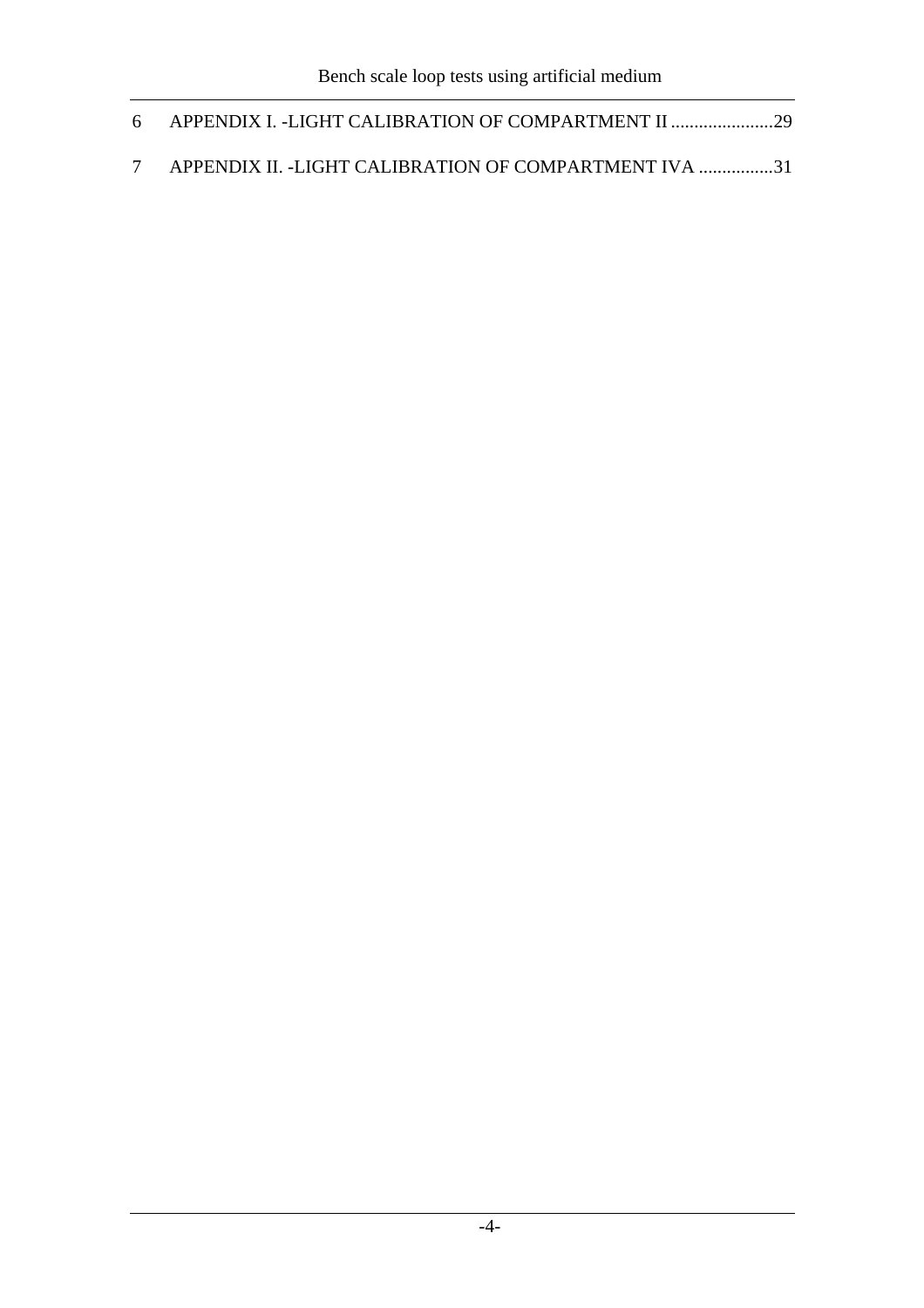#### **1 INTRODUCTION**

The MELISSA project (Microbiological Ecological Life Support System Alternative) of the European Space Agency (ESA) is devoted to the development of a biological life support system to be used during long term Manned Space Missions. In order to achieve this purpose the project proposes the connection between five compartments, four of which contain microbial organisms and one higher plants and algae.

The liquefying compartment, or compartment I, is responsible for the biodegradation of human faecal material and other wastes generated by the crew. The volatile acids, ammonium, gases and soluble components produced during the fermentation are fed into the second compartment.

The anoxygenic phototrophic compartment II metabolises some of the compounds produced in the anaerobic liquefying compartment, with edible biomass generation. To achieve this goal *Rhodospirillum rubrum* and *Rhodobacter capsulata* are cultured in an anaerobic environment, either in photoheterotrophic or in photoautotrophic conditions.

The objective of compartment III (nitrifying compartment) is to transform the ammonium ions present in the exit stream from compartment II into nitrate, the most appropriate nitrogen source assimilated by the cells cultured in compartment IV. It consists in a packed-bed reactor with cells of two bacterial strains (*Nitrosomonas europaea* and *Nitrobacter winogradskyi*) immobilized onto polystyrene beads (Biostyr).

Compartment IVa has as its main task the carbon dioxide removal and supply of oxygen for the crew respiration generating at the same time edible biomass as food supply. This compartment is currently implemented in airlift reactors where *Spirulina platensis* is cultivated. This cyanobacteria presents a high nutritional value and contains all the essential amino acids, besides cysteine, in the adequate concentrations according to the FAO proposed standards.

The higher plants compartment is the basic food supplier for the crew. This compartment is being preliminary designed and some studies are being done with the candidate crops.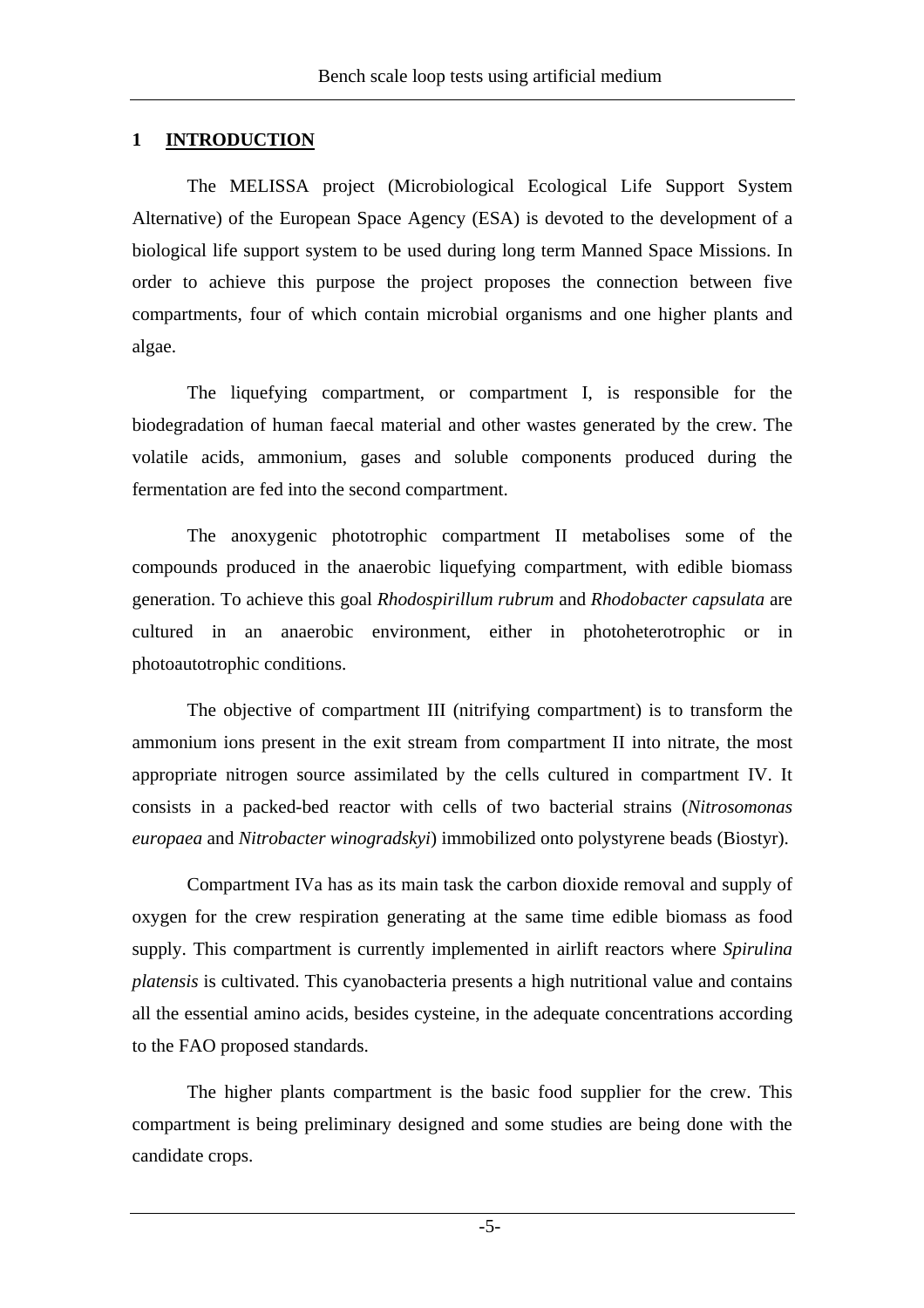To assure the satisfactory operation of the system, it is important to study the connection between these bioreactors not only at optimal conditions but also taking into account possible deviations in the behaviour of any of them.

Dynamic operation of a loop of bioreactors will result in transitory states, especially when the system is driven from one steady state to another one or due to an eventual malfunction. In these cases, incomplete consumption of substrates may result and the effect of those on the subsequent bioreactors must be well characterized in order to foresee their behaviour and ensure the proper operation of the loop.

Once this study has been successfully done in the connection of compartments II, III and IVa using acetic acid or a mixture of acetic, propionic and butyric acids as carbon source (Creus et al., 1999; Creus et al., 2001; Creus et al., 2002a), a closer approach to the future operation of the whole connection of the loop had to be carried out.

Continuation of the operation of the liquid interconnection of compartments II, III and IVa is presented in this work. For this, the tests are performed using an artificial media simulating the media outcoming from compartment I. Once the proper operation of the connection in these conditions will have been tested, the whole loop liquid connection will be done using output medium of compartment I from Gent (Creus et al., 2002b). If the complete loop of microbial bioreactors can be operated satisfactorily in all those cases, then the feasibility of the connection of the MELISSA loop at liquid phase level will be demonstrated.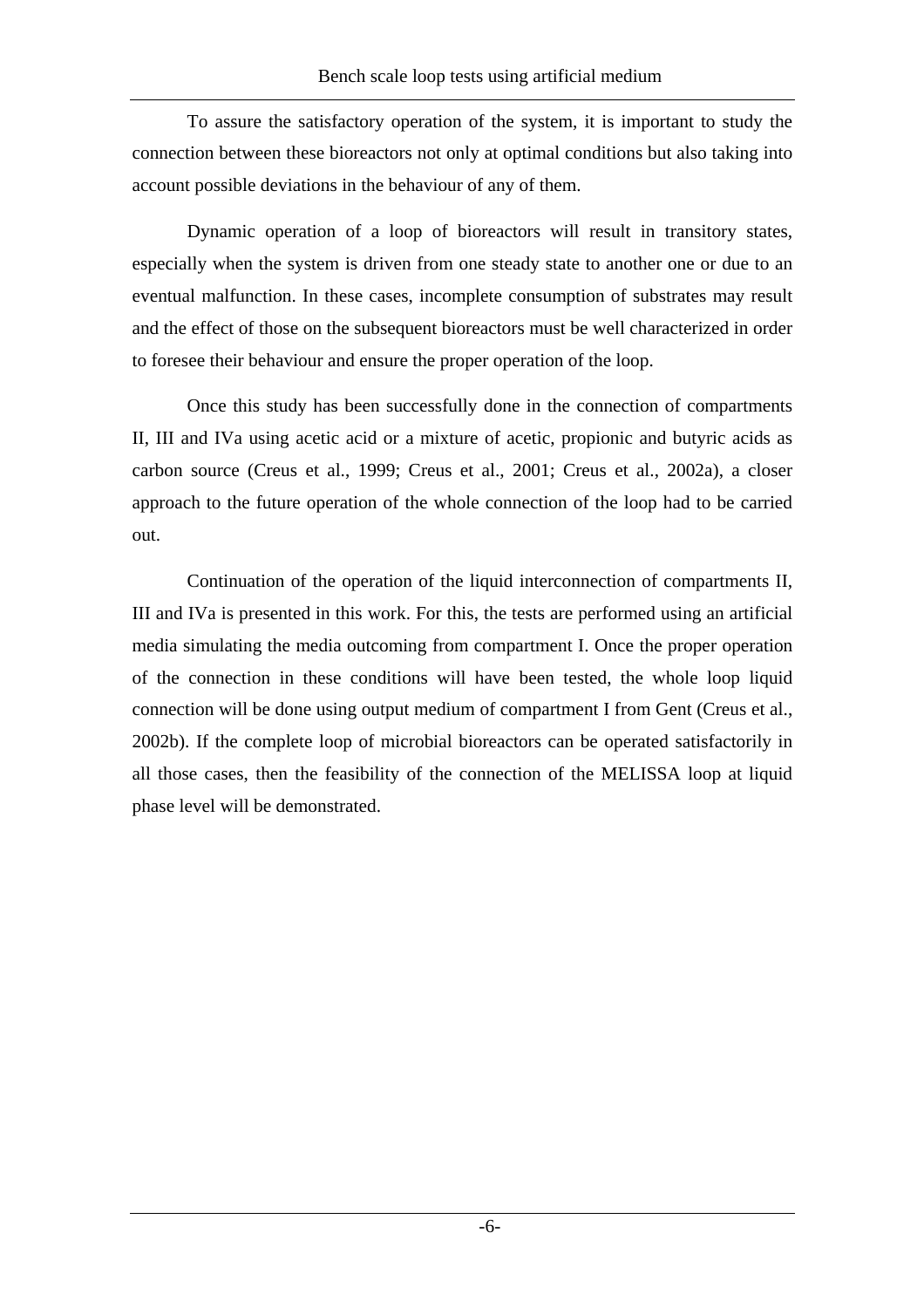#### **2 SET-UP AND MATERIALS AND METHODS**

Since at the time of the realisation of this work compartment I was being developed by EPAS, (one of the MELISSA partners in Gent (Belgium), an approach to the outlet medium from compartment I using artificial medium was used. However one important difference among these tests and the previous ones was that the light available in the bioreactor used was higher than in any previous test. A brief description of the used medium, of each compartment and the different steps required in their connection are given in this section.

#### **2.1 Compartments Set-Up**

The general view of the experimental set up of compartments II, III and IVa, placed in Barcelona, and the necessary separation units to connect them are shown in figure 2.1.

#### 2.1.1 Compartment II

Cultures corresponding to the second compartment are done in a 0.5 L tank bioreactor (BIOSTAT Q, Braun Biotech International). A pH control unit (CRISON pHrocon 18) regulates the pH of the culture media at 6.9 by addition of acid (HCl 1M) or base (NaOH 1.5M). A magnetic stirrer, set at 600 rpm, is used to ensure the perfect mixing of the culture.

A constant  $CO_2$  flow, varying from 0.75-2.24 mL/min, depending on the cultures conditions, is bubbled to the culture providing anaerobic conditions and  $CO_2$ -carbon source, which is required in order to degrade all the volatile fatty acids present in the incoming media. The temperature, set at 30ºC, is controlled by an external water jacket.

Illumination of the bioreactor is obtained using 18 halogen lamps (*SYLVANIA* Halogen –Professional de luxe-, 12V, 20W,  $\varnothing$  50mm.) distributed, radially around the external wall, in 6 columns containing, each one, 3 lamps. One 15V–40A power supply provides the necessary electrical power. Changing the voltage supplied to the lamps, the light intensity is modified. A calibration of the light intensity in  $W/m^2$  at the surface of the reactor as a function of the voltage is given in Appendix I. A picture of this compartment is provided in figure 2.2.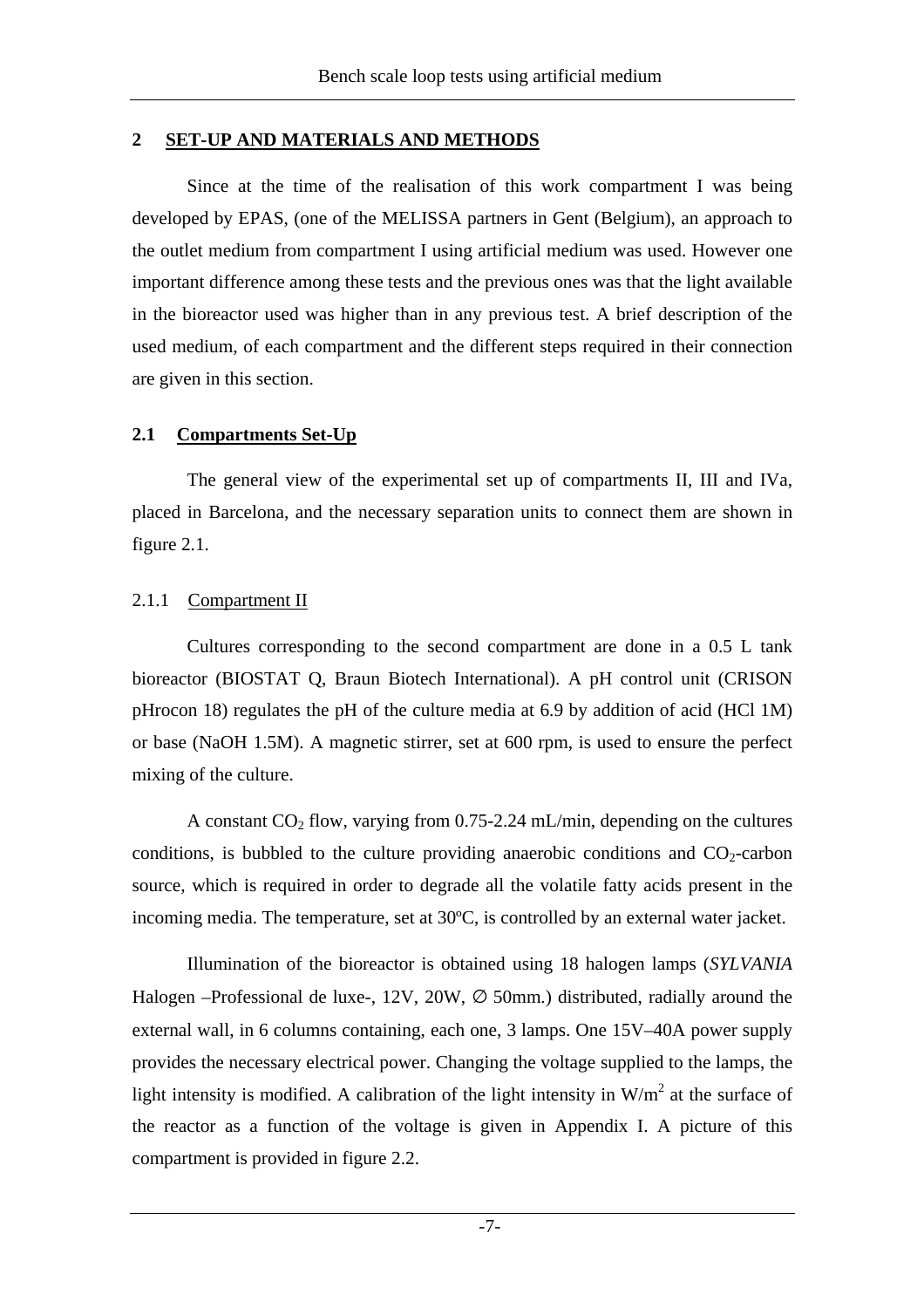Bench scale loop tests using artificial medium



**Figure 2.1. -** Diagram of the experimental set up for the liquid connection of compartments II, III and IVa of MELISSA loop .



**Figure 2.2.-** Picture of compartment II. MELISSA effluent of compartment I is used as incoming media.

#### 2.1.2 Connection between compartment II and III

Due to the fact that the outlet of compartment II contains biomass, a biomass removal step is necessary. To this purpose a centrifugation step is introduced in the liquid effluent of compartment II previous to the transfer operation to compartment III. The volumes managed during the continuous runs at bench scale, are too small to use a continuous centrifuge. Thus, a batch centrifuge (BECKMAN J2-21 M/E) (10000rpm,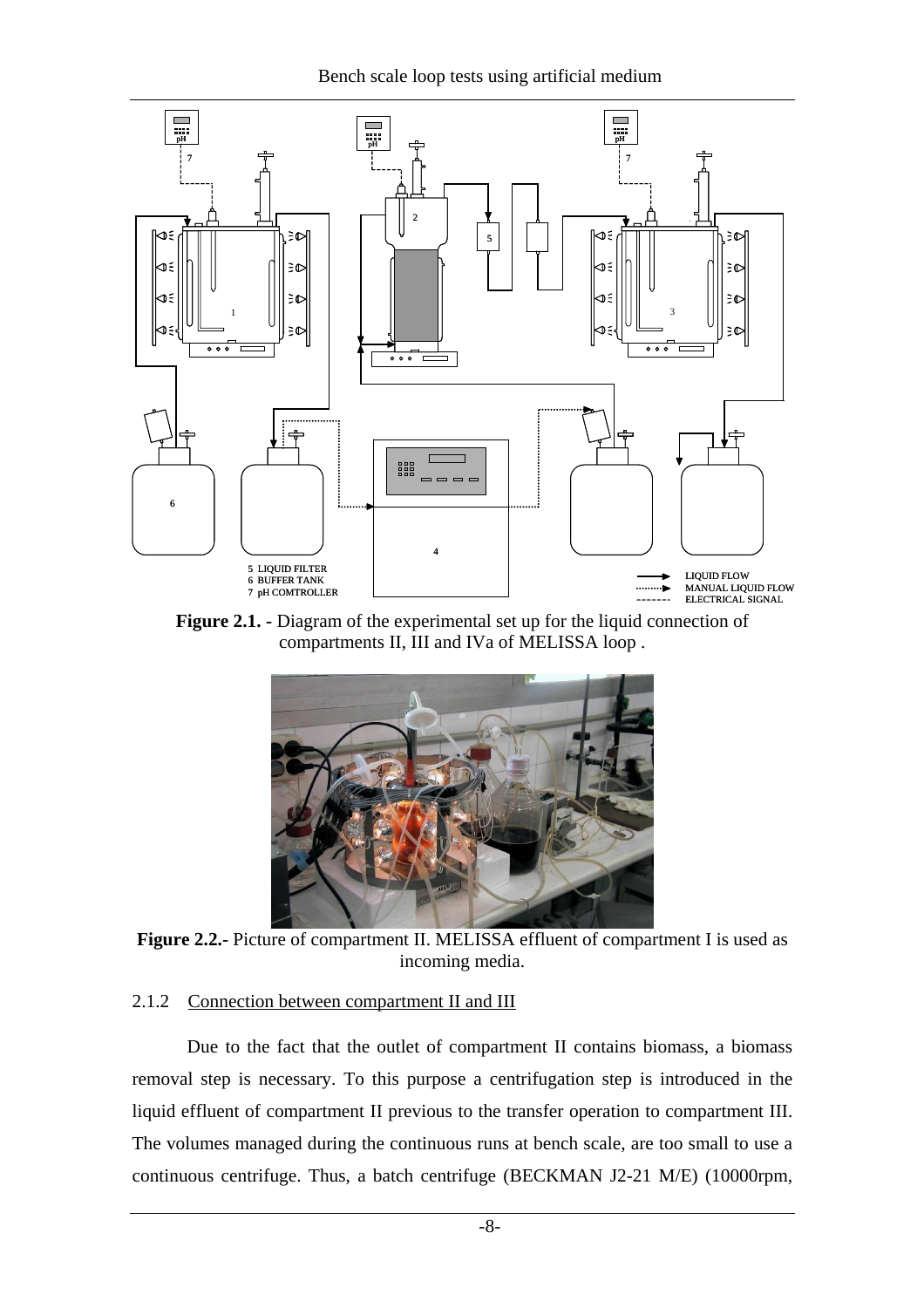4ºC, 20min) is used. As the centrifugation operation is a discontinuous process, two buffer tanks, one for the outlet of compartment II and the other for the inlet of compartment III are required. Then the collection of the liquid effluent for centrifugation and the storage of the biomass free medium after the centrifugation step are allowed. This centrifugation step is done daily as the quality of Rhodospirillum rubrum decreases significantly when it is stored during a longer period.

To avoid contamination of the centrifuged media, sterilization before introducing it to the input storage tank of the third compartment is required. To this purpose a filtering step, using liquid filters (MILLIPORE OPTICAP<sup>TM</sup> 4") of 0.22 $\mu$ m, is introduced.

#### 2.1.3 Compartment III

Implementation of compartment III is done using a packed-bed column, as described previously in TN 37.510 (Pérez et al., 1997).

The pH is controlled by an autonomous controller (CRISON pH/mV 252). Regulation of the pH at 8.4, is achieved by means of acid  $(CO_2)$  or base  $(Na_2CO_3 \cdot 40g/L)$ addition. Temperature is controlled at 30ºC by an external water jacket. Aeration is done through a gas sparger. Part of the effluent of the bioreactor is recirculated in order to achieve a higher conversion. A magnetic stirrer is used to ensure the perfect mixing between the inlet and the recirculation. A picture of this compartment is found in figure 2.3.



**Figure 2.3**.- Picture of compartment III.

-9-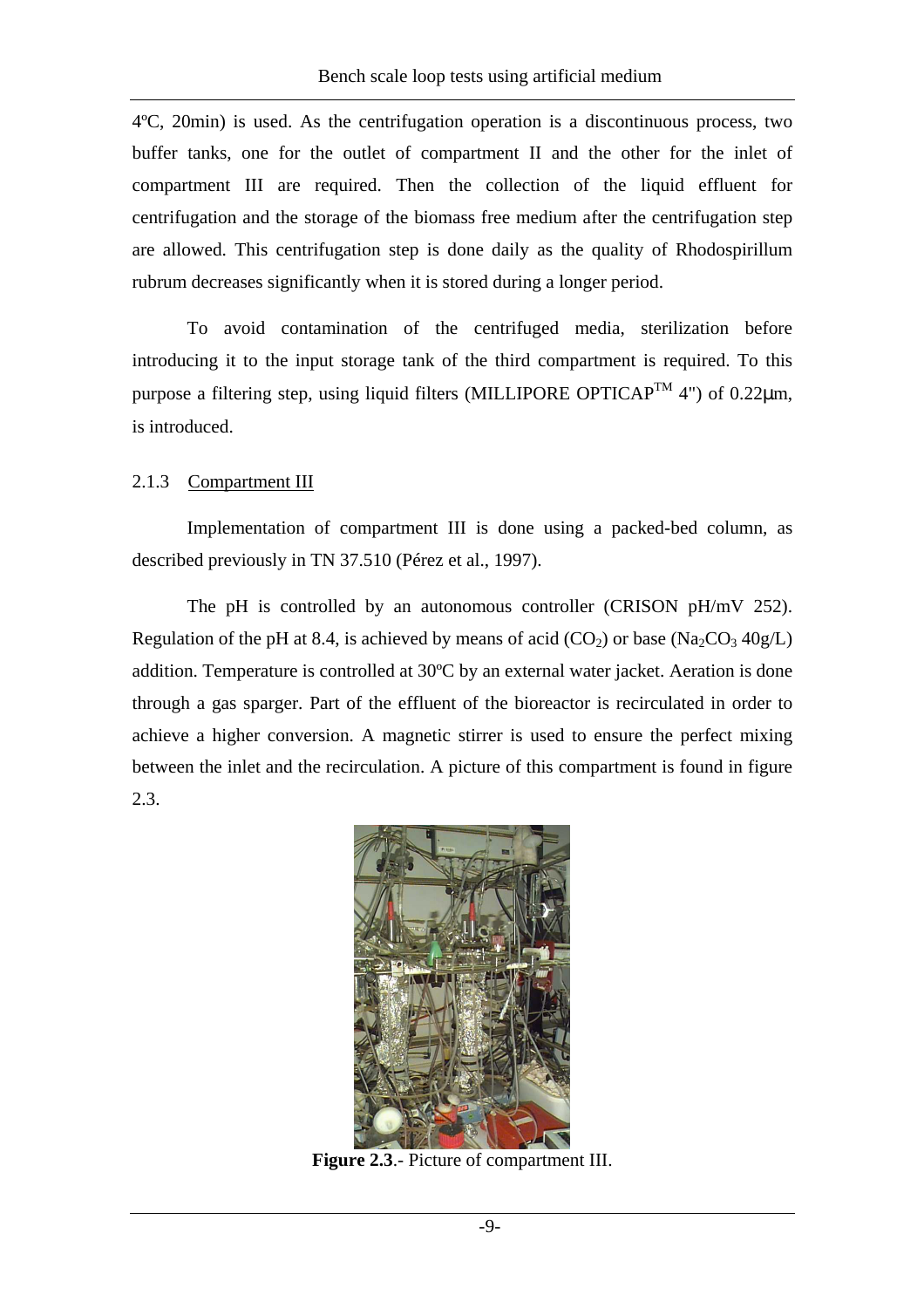#### 2.1.4 Connection between compartments III and IVa

These two compartments can be directly connected. However, due to the fact that the outlet of compartment III can contain some biomass (basically: cells leaked out from the biofilm structure), two filtering steps through liquid filters (MILLIPORE  $OPTICAP^{TM}$  4") of 0.22 $\mu$ m are included. One is located at the output of compartment III and another one at the input of compartment IV. In this way, the two compartments are isolated allowing a disconnection in case of a potential malfunction of one of them.

#### 2.1.5 Compartment IVa

The same equipment used in compartment II is used in compartment IVa. A calibration of the light intensity in  $W/m^2$  at the surface of the reactor as a function of the voltage is given in Appendix II. A picture of this compartment is found in figure 2.5.



**Figure 2.4**.- Picture of compartment IVa.

#### **2.2 MATERIALS AND METHODS**

#### 2.2.1 Strains and inoculum

The strain of *Rhodospirillum rubrum* used (ATCC 25903) is obtained from the American Type Culture Collection. It is revived and the subcultures are done using their recommended medium. The inoculum volume is fixed as the 10% of the working volume.

The strains of *Nitrosomonas europaea* and *Nitrobacter winogradsky*i used are obtained from the American Type Culture Collection: *Nitrosomonas europaea* (ATCC 19718) and *Nitrobacter winogradsky*i (ATCC 25391). A co-culture (*Nitrosomonas*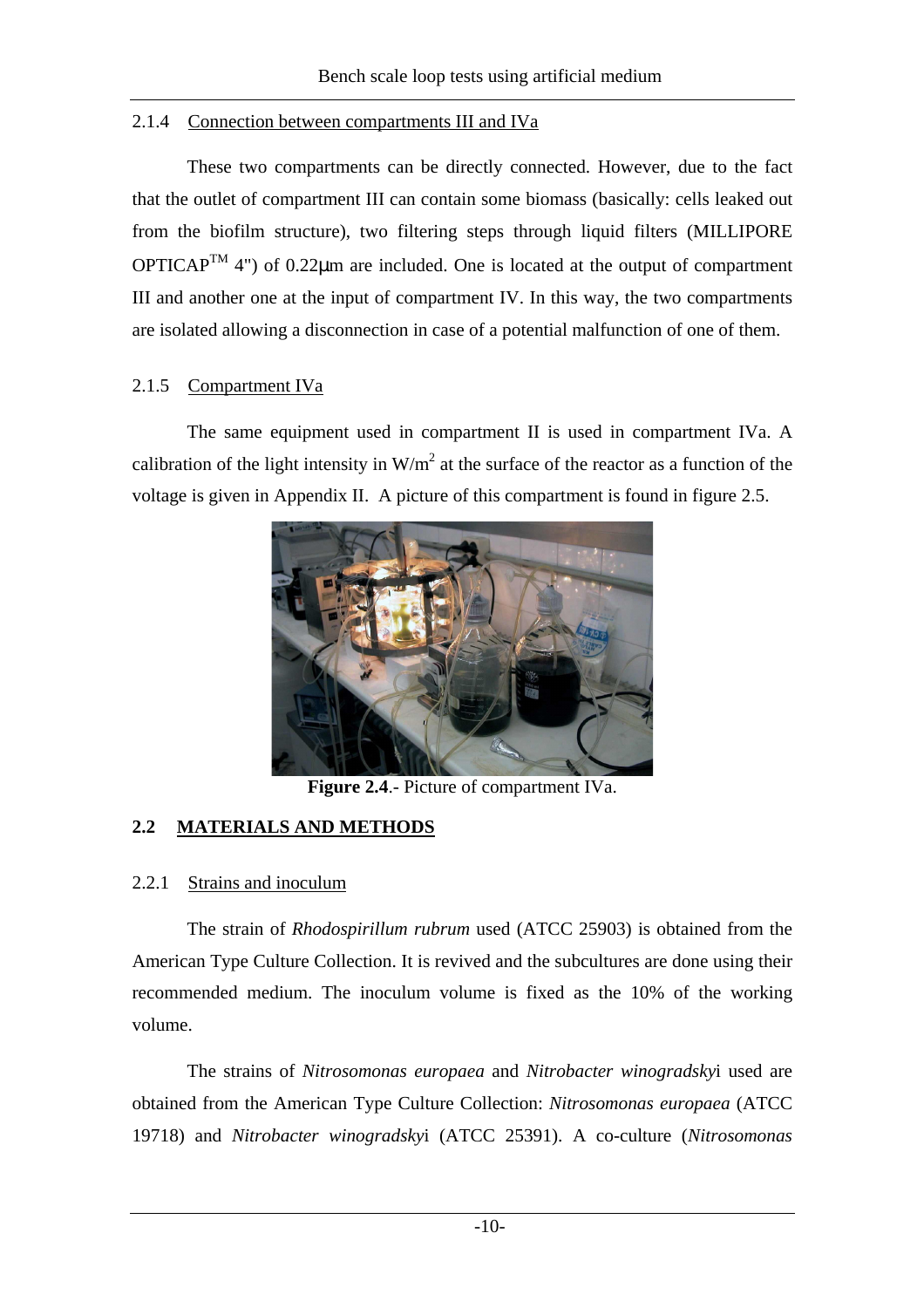*europaea* and *Nitrobacter winogradsky*i) obtained from the operation of a Biostat B reactor (Pérez *et al*., 1997) is used to inoculate the reactor.

The *Spirulina platensis* strain used is obtained from the Pasteur Institute*: Arthospira platensis* (PCC 8005). *S. platensis* is revived and the subcultures are done using their recommended medium. The inoculum's volume is fixed as the 10% of the working volume.

#### 2.2.2 Analytic procedures

#### **2.2.2.1 Cell concentration**

• Dry weight

*S. platensis* and *R. rubrum* dry weight are determined by filtering through a 1.2µm and 0.22µm respectively pre-weighted filters, dried until constant weight in a microwave (20 min., 150 W) and cooled down in a desiccator.

• Optical density

The optical density measured at 750nm and 700nm is a direct measurement respectively of the *S. platensis* and *R.rubrum* concentration. Polysaccharides do not absorb at these wavelengths. Thus, these measurements reflect only the diffusion of the light produced by the presence of the microorganisms, fact that is directly related with biomass concentration. The spectrophotometer used is a Kontron Instrument, Uvikon 941, Italy.

#### **2.2.2.2 Ammonium, nitrite and nitrate concentrations**

• Ammonium

Ammonium was measured using UV measurement determinations by means of LCK 305 ammonium analysis kits (Dr. Lange Nitrax).

BASIS: Ammonium ions react with the hypochloride and salicylate ions in presence of nitroferrocyanide. Nitroferrocyanide acts as a catalyser (pH=12.6) forming iodophenol blue. Iodophenol blue is quantified measuring the absorption at 694nm.

• Nitrate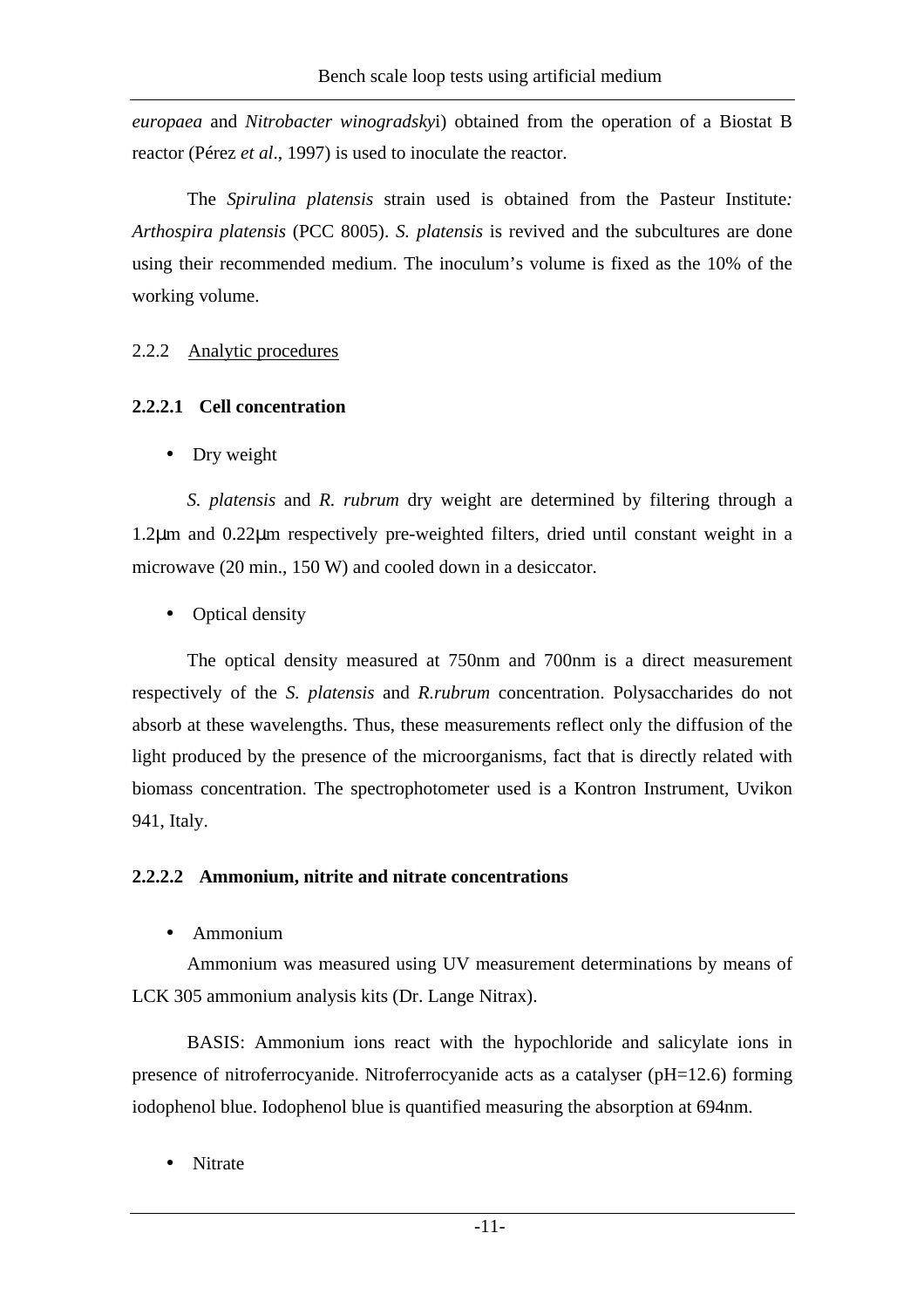Nitrate is measured using UV measurement determinations by means of LCK 339 nitrate analysis kits (Dr. Lange Nitrax).

BASIS: Nitrate ions, in presence of sulphuric or phosphoric acid, react with 2,6 dimethylphenol forming 4-nitro-2,6-dimethylphenol which is quantified measuring the absorption at 370 nm.

• Nitrite

Nitrite is measured using UV measurement determinations by means of LCK 341 nitrite analysis kits (Dr. Lange Nitrax).

BASIS: Nitrite ions, in acid solutions, react with primary aromatic amines to form diazone salts which are quantified measuring the absorption at 524 nm.

#### **2.2.2.3 Acetic, butyric and propionic concentrations**

Acetic, butyric and propionic acids concentrations are determined either by:

- high resolution liquid chromatography (HPLC) (Hewlett Packard 1050 with an Aminex HPX-87H ionic exchange column and an HP 1047 index refraction detector.
- or gas chromatography (Hewlett Packard 5890).

#### **2.2.2.4 Axenicity control**

The fermentors broth and the media are checked for bacterial contamination by optical microscopy (ZEISS AXIOSKOP).

#### **2.2.2.5 Metals concentration determination**

• Solid samples

0.3 g of sample are pre-digested during 12 h using 6 mL of  $HNO<sub>3</sub>$ . Then the digestion takes place in an analytic microwave first heating the sample to 170ºC. The heating is done gradually and the desired temperature is reached after 4 minutes. Then a second gradual temperature increase, that takes 3.5 minutes, is done up to 180ºC. Temperature that is maintained 10 more minutes. The obtained solutions are diluted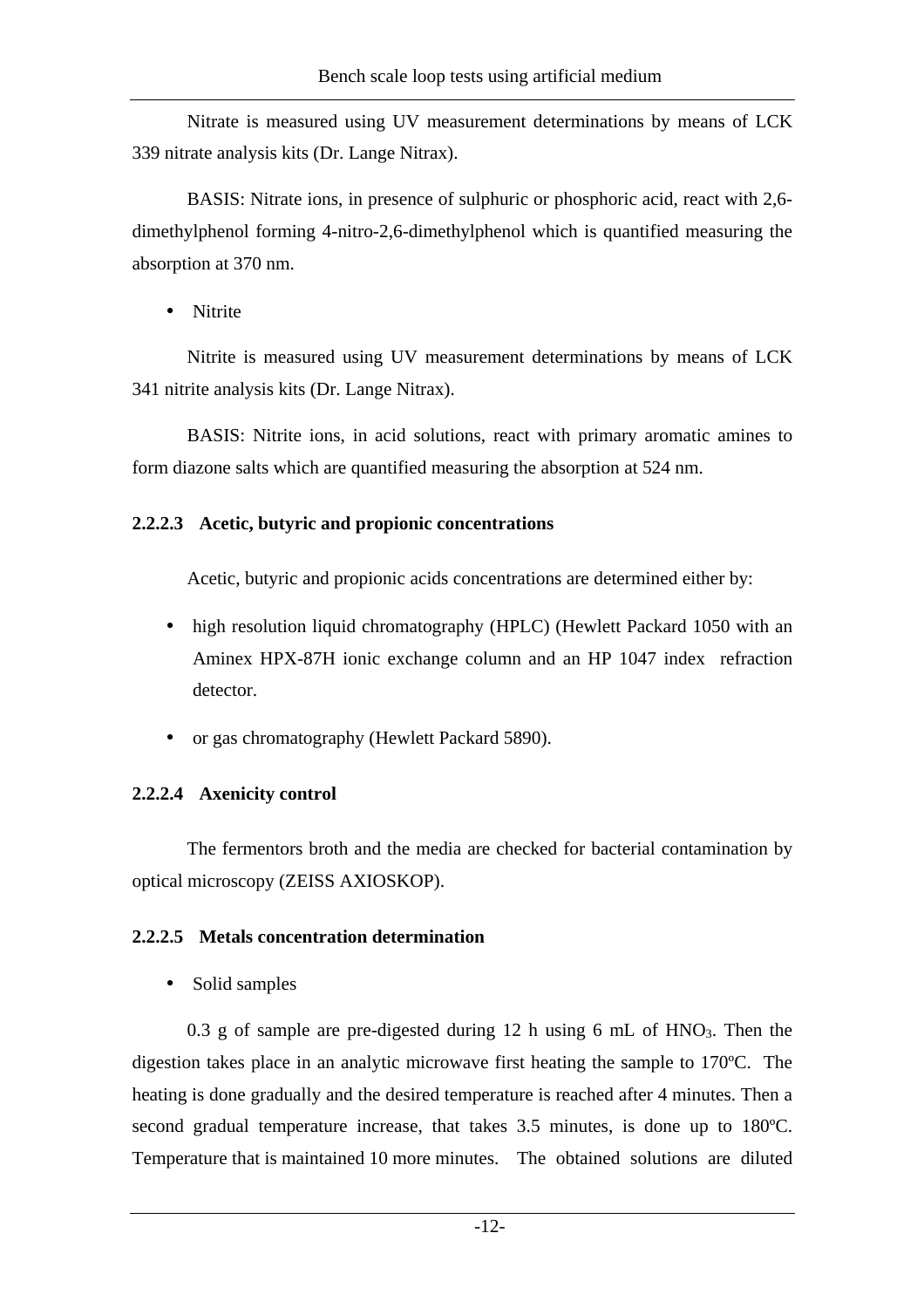with Milli-Q water up to 100mL and then they are filtered. 5 elements (Na, K, Mg, Ca and P) are directly analysed from these solutions using induced coupled plasma emission spectroscopy (ICP-OES). The other elements (B, Mn, Fe, Ni, Cu and Zn) are analysed from 2/10 (2/100 in case of Fe) dilutions using induced coupled plasma mass spectroscopy (ICP-MS). External standards are used in order to quantify the samples.

• Liquid samples

Liquid samples are filtered previously to their analysis. Na, K and Ca are analysed from 1/10 or 1/100 dilutions using ICP-OES and the other elements (Mg, B, P, Mn, Fe, Ni, Cu and Zn) are analysed using ICP-MS after diluting 1/100 the sample. External standards are used in order to quantify the samples.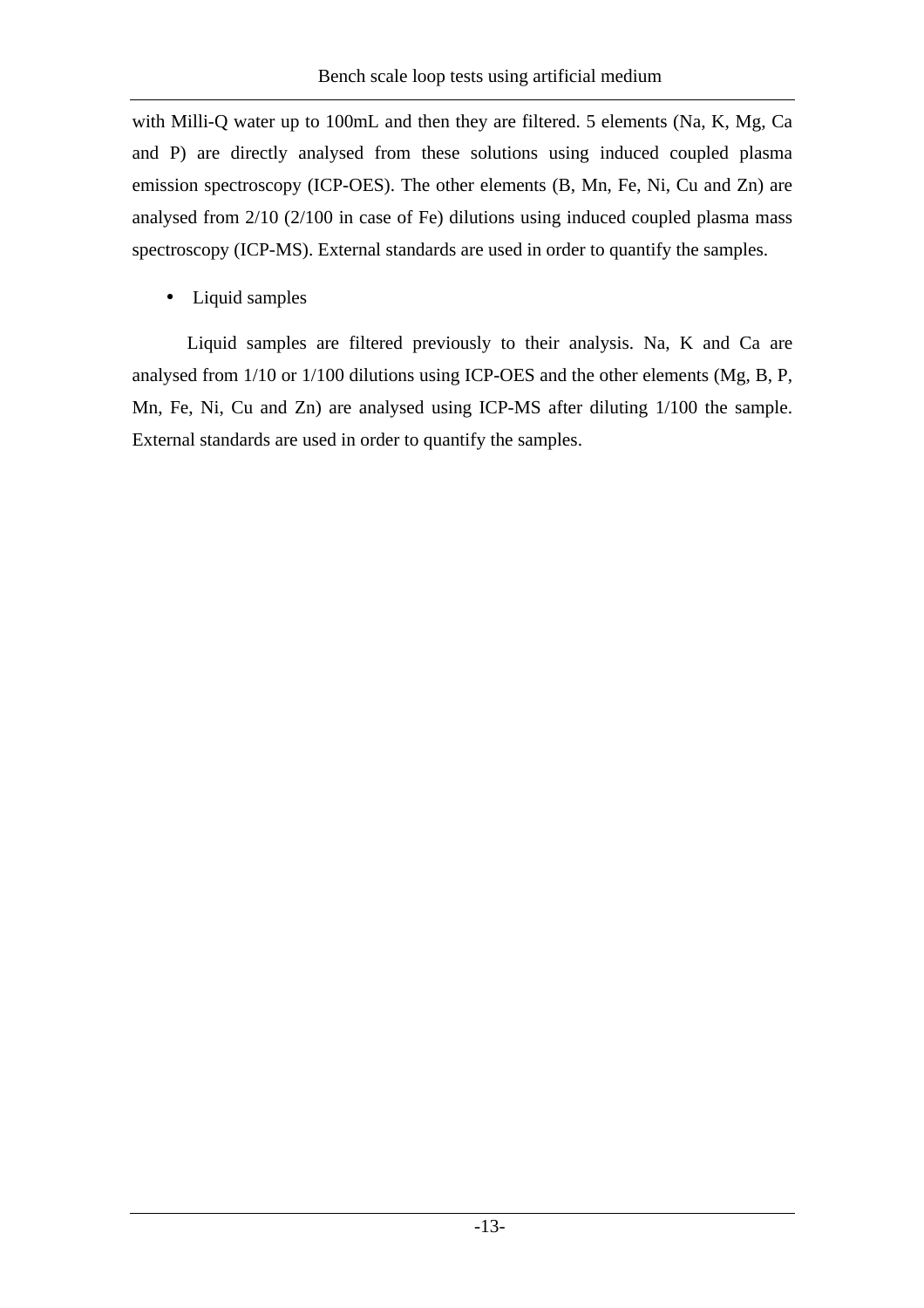#### **3 RESULTS AND DISCUSSION**

## **3.1 Artificial media used to connect compartments II, III and IVa that emulates the oucoming media of compartment I**

To be able to set the optimal conditions to connect compartments II, III and IVa using the media outcoming from compartment I, this connection is studied using an artificial media containing the same compounds as the media used until now in the connection of these compartments (Creus *et al.*, 1999), but containing the ammonium and the volatile fatty acids concentrations described in table 3.1. This media is presented in table 3.2.

| <b>Volatile fatty acids</b> | g/L  |
|-----------------------------|------|
| Acetic acid                 | 0.77 |
| propionic acid              | 0.27 |
| Butyric acid                | 0.10 |
| isobutyric acid             | 0.15 |
| Valeric acid                | 0.17 |
| Isovaleric acid             | 0.15 |
| Nitrogen source             |      |
| mmonium                     |      |

**Table 3.1.-** Volatile fatty acids and ammonium concentrations of the outlet media of

#### compartment I.

| A <sub>5</sub>                        |       |  |  |  |
|---------------------------------------|-------|--|--|--|
| Compounds                             | g/L   |  |  |  |
| $H_3BO_3$                             | 2.860 |  |  |  |
| MnCl <sub>2</sub> ·4 H <sub>2</sub> O | 1.810 |  |  |  |
| $ZnSO_4$ -7 $H_2O$                    | 0.222 |  |  |  |
| CuSO <sub>4</sub> ·5 H <sub>2</sub> O | 0.079 |  |  |  |
| MoO <sub>3</sub>                      | 0.015 |  |  |  |

**Table 3.2.-** Composition of A5 solution

| <b>B6</b>                             |       |  |  |  |
|---------------------------------------|-------|--|--|--|
| Compounds                             | g/L   |  |  |  |
| NH <sub>4</sub> VO <sub>3</sub>       | 0.023 |  |  |  |
| $KCr(SO4)2·12 H2O$                    | 0.096 |  |  |  |
| NiSO <sub>4</sub> ·7 H <sub>2</sub> O | 0.048 |  |  |  |
| $(NO_3)_2Co·6H_2O$                    | 0.049 |  |  |  |
| $Na2WO4·2 H2O$                        | 0.018 |  |  |  |
| $Ti(SO4)2+TiOSO4$                     | 0.048 |  |  |  |

**Table 3.3.-** Composition of B6 solution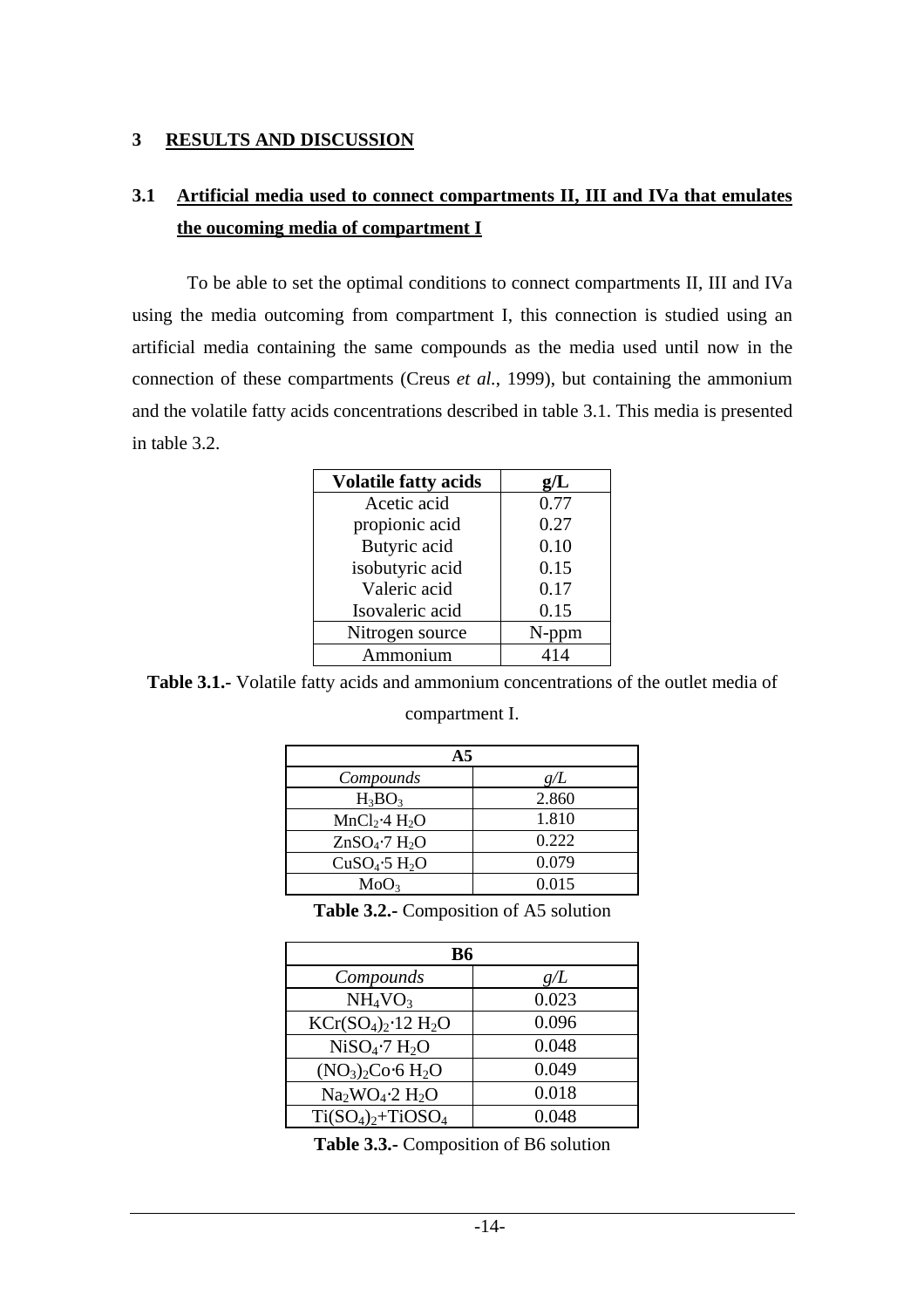| <b>Trace elements</b>                 |         |  |  |
|---------------------------------------|---------|--|--|
| Compounds                             | g/100mL |  |  |
| Iron citrate                          | 0.300   |  |  |
| $MnSO_4 \cdot H_2O$                   | 0.002   |  |  |
| $H_3BO_3$                             | 0.001   |  |  |
| CuSO <sub>4</sub> ·5 H <sub>2</sub> O | 0.001   |  |  |
| $(NH_4)_6MO_{27}$ -4 $H_2O$           | 0.002   |  |  |
| ZnSO <sub>4</sub>                     | 0.001   |  |  |
| EDTA-Na                               | 0.050   |  |  |
| CaCl <sub>2</sub> ·2 H <sub>2</sub> O | 0.020   |  |  |

**Table 3.4.-** Trace elements solution composition

| <b>Biotin</b> |  |  |  |
|---------------|--|--|--|
| Compound      |  |  |  |
| <b>Biotin</b> |  |  |  |

**Table 3.5.-** Biotin solution composition

| Product                               | 1 <sub>L</sub> |    |  |
|---------------------------------------|----------------|----|--|
| Acetic                                | 0,77           | g  |  |
| Propionic                             | 0,27           | g  |  |
| <b>Butyric</b>                        | 0,15           | g  |  |
| Iso-butyric                           | 0,10           | g  |  |
| Valeric                               | 0,17           | g  |  |
| Iso-valeric                           | 0,15           | g  |  |
| EDTA-Na $\cdot$ 2 H <sub>2</sub> O    | 0,10           | g  |  |
| MnCl <sub>2</sub> ·2 H <sub>2</sub> O | 0,01           | g  |  |
| FeSO <sub>4</sub> ·7 H <sub>2</sub> O | 0,03           | g  |  |
| $KH_2PO_4$                            | 0,40           | g  |  |
| NaHCO <sub>3</sub>                    | 0,25           | g  |  |
| MgSO <sub>4</sub> ·7 H <sub>2</sub> O | 1,20           | g  |  |
| CaCl <sub>2</sub> ·2 H <sub>2</sub> O | 0,09           | g  |  |
| Trace element                         | 1,00           | mL |  |
| <b>Biotin</b>                         | 1,00           | mL |  |
| $(NH_4)_2SO_4$                        | 1,82           | g  |  |
| CuSO <sub>4</sub> .5H <sub>2</sub> O  | 4,00E-06       | g  |  |
| Na <sub>2</sub> HPO <sub>4</sub>      | 0,49           | g  |  |
| ZnSO <sub>4</sub> .7H <sub>2</sub> O  | 4,30E-06       | g  |  |
| $(NH_4)_6Mo_7O_{27}.4H_2O$            | 0,18           | g  |  |
| $K_2SO_4$                             | 0,55           | g  |  |
| A5                                    | 1,00           | mL |  |
| B <sub>6</sub>                        | 1,00           | mL |  |

**Table 3.6**. - Media composition for the connection tests of compartments II, III and IV. Where the trace element solution, biotin solution, A5 and B6 solutions can be found in tables 3.2, 3.3, 3.4 and 3.5

Carbon source in compartment IV is given by  $CO<sub>2</sub>$  bubbling.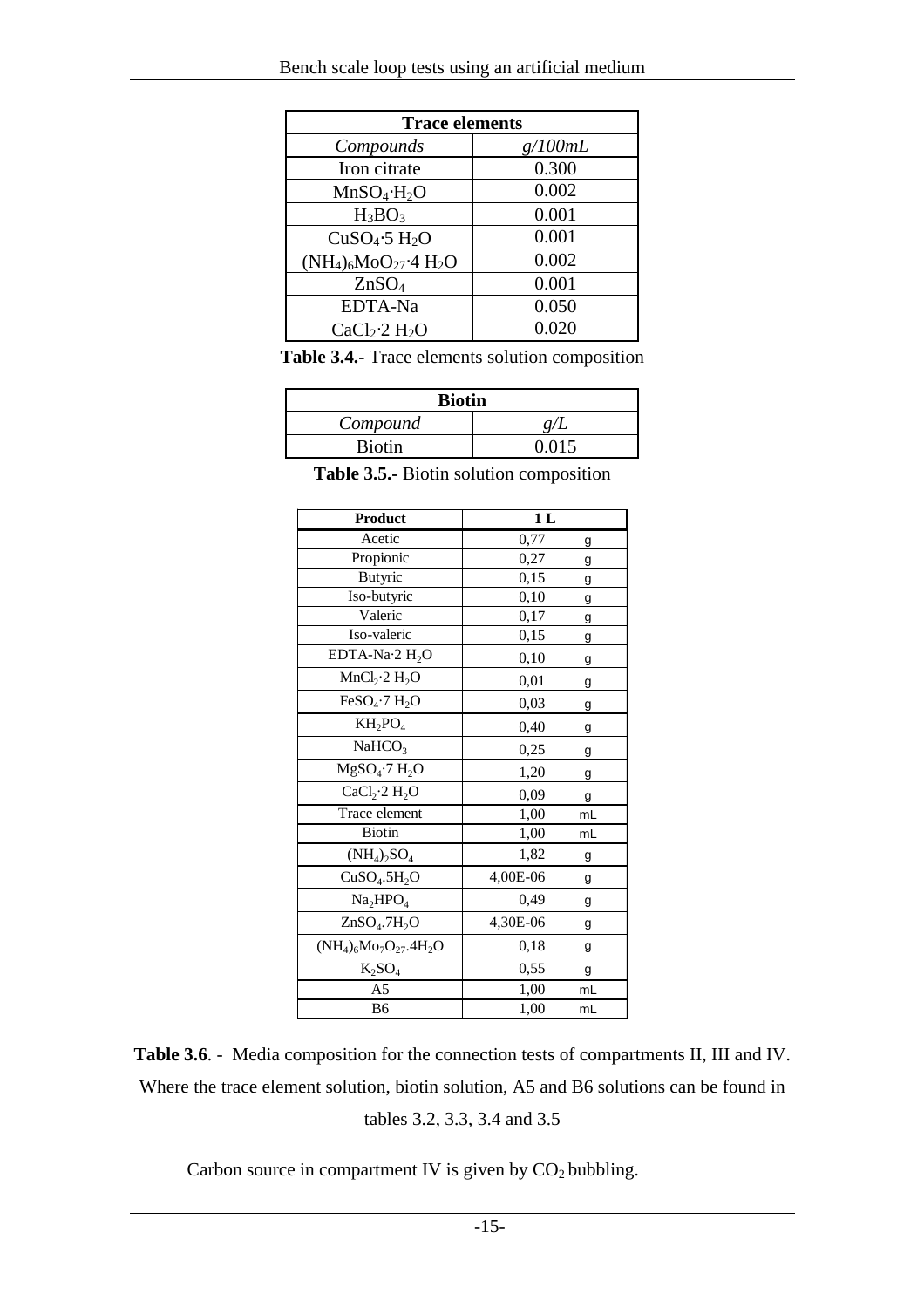Thus, in optimal conditions, when all the volatile fatty acids are consumed in compartment II, theamount of *R. rubrum* produced per litre of incoming media can be calculated following the stoichiometric equations described in TN45.4 (Favier-Teodorescu, L. *et al.*, 1999):

- **Acetic acid** + 0.4115 NH<sub>3</sub> + 0.0299 H<sub>3</sub>PO<sub>4</sub> + 0.0066 H<sub>2</sub>SO<sub>4</sub>  $\rightarrow$  1.8550  $CH_{1.6004}O_{0.3621}N_{0.2218}S_{0.0036}P_{0.0161} + 0.1450 CO_2 + 1.1843 H_2O$ 

- **Propionic acid** + 0.7201 NH<sub>3</sub> + 0.0523 H<sub>3</sub>PO<sub>4</sub> + 0.0116 H<sub>2</sub>SO<sub>4</sub> + 0.2462 CO<sub>2</sub>  $\rightarrow$  3.2462 CH<sub>1.6004</sub>O<sub>0.3621</sub>N<sub>0.2218</sub>S<sub>0.0036</sub>P<sub>0.0161</sub> + 1.5726 H<sub>2</sub>O

- Butyric acid + 1.0287 NH<sub>3</sub> + 0.0748 H<sub>3</sub>PO<sub>4</sub> + 0.0165 H<sub>2</sub>SO<sub>4</sub> + 0.6374 CO<sub>2</sub>  $\rightarrow$ 4.6374 CH<sub>1.6004</sub>O<sub>0.3621</sub>N<sub>0.2218</sub>S<sub>0.0036</sub>P<sub>0.0161</sub> + 1.9609 H<sub>2</sub>O

- **Iso-butyric acid** + 1.0287 NH<sub>3</sub> + 0.0748 H<sub>3</sub>PO<sub>4</sub> + 0.0165 H<sub>2</sub>SO<sub>4</sub> + 0.6374 CO<sub>2</sub>  $\rightarrow$  4.6374 CH<sub>1.6004</sub>O<sub>0.3621</sub>N<sub>0.2218</sub>S<sub>0.0036</sub>P<sub>0.0161</sub> + 1.9609 H<sub>2</sub>O

- **Valeric acid** + 1.3373 NH<sub>3</sub> + 0.0972 H<sub>3</sub>PO<sub>4</sub> + 0.0215 H<sub>2</sub>SO<sub>4</sub> + 1.0286 CO<sub>2</sub>  $\rightarrow$ 6.0286 CH<sub>1.6004</sub>O<sub>0.3621</sub>N<sub>0.2218</sub>S<sub>0.0036</sub>P<sub>0.0161</sub> + 2.3491 H<sub>2</sub>O

**- Iso-valeric acid** + 1.3373 NH<sub>3</sub> + 0.0972 H<sub>3</sub>PO<sub>4</sub> + 0.0215 H<sub>2</sub>SO<sub>4</sub> + 1.0286 CO<sub>2</sub>  $\rightarrow$  6.0286 CH<sub>1.6004</sub>O<sub>0.3621</sub>N<sub>0.2218</sub>S<sub>0.0036</sub>P<sub>0.0161</sub> + 2.3491 H<sub>2</sub>O

The total amount of biomass calculated to be produced in these conditions is of 1.55 g/l (TN-75.2 Creus *et al.* 2002b).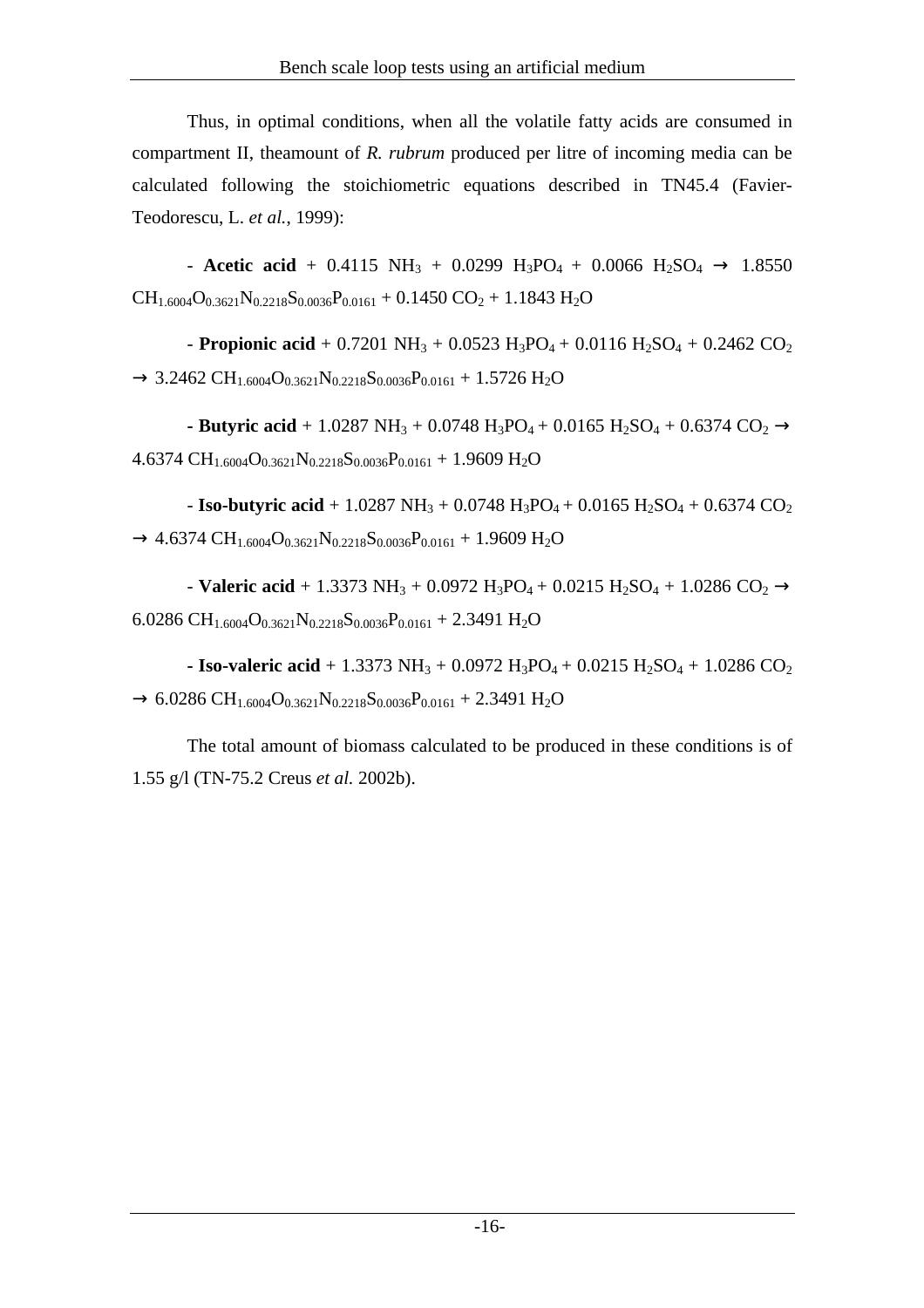## **3.2 Continuous connection of compartments II, III and IVa using artificial media.**

 Initially, in order to set up the optimal experimental conditions, the connection is done using media that emulates the media outcoming compartment I, see section 3.1. The experimental setup of this connection was presented in section 2.1.

Taking into account the results presented in TN 56.2 (Creus *et al*., 2002a), it was already expected that when increasing the number of the volatile fatty acids given in the inlet media and their carbon number*, R.rubrum* growth rate decreases if the same energy is supplied. Thus, the initial experimental conditions tested, presented in table 3.7, assume the need to supply the maximum energy to the culture and testing a dilution rate lower than the maximum dilution rate tested in TN 56.2, which is  $D=0.0148$  h<sup>-1</sup>. This takes into account that in this experiment the number of volatile fatty acids is bigger and the amount of  $gC/L_{\text{medium}}$  is higher.

|                 | <b>Compartment II</b> |
|-----------------|-----------------------|
| Light $(W/m^2)$ | 720                   |
| $D(h^{-1})$     | 0.0092                |
| $Q_L$ (mL/day)  | 88                    |
| $\tau$ (days)   |                       |

**Table 3.7.-** Initial conditions of compartment II.

 The evolution of compartment II using these conditions is presented in figure 3.1. As can be seen in that figure, the culture does not handle these conditions and biomass decreases. This biomass decrease can be either due to some inhibitory effects or to too difficult experimental conditions. In figure 3.6 the theoretical biomass wash out curve is represented. From this representation some *R. rubrum* growth is observed as the experimental results are always above the theoretical wash out curve. Thus, if the washing effect is due to too hard experimental conditions the theoretical maximum *R. rubrum* growth in these experimental conditions is found as follows.

As the reactor is not operating at the steady state the biomass mass balance is described as follows:

$$
\frac{dX}{dt} = D(X_0 - X) - \mu X \tag{1}
$$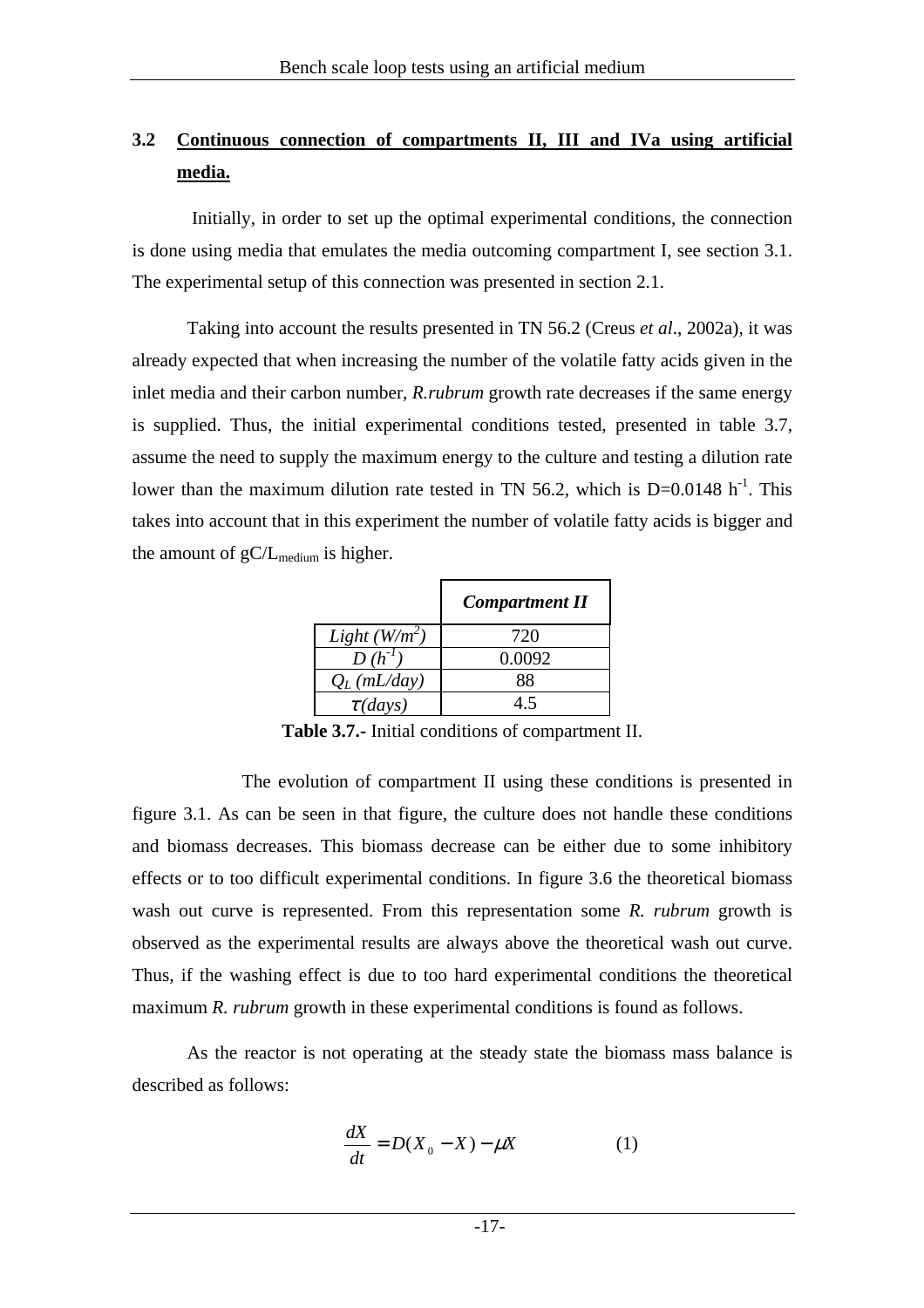

Figure 3.1.- Evolution of compartment II using the experimental conditions described in table 3.7.

Taking into account that  $X_0 = 0$  as no biomass is present in the inlet, equation 1 becomes equation 2:

$$
\frac{dX}{dt} = -(D + \mu)X\tag{2}
$$

Equation 2 directly leads to equation (3)

$$
\frac{dX}{X} = -(D + \mu)dt\tag{3}
$$

Integrating equation 3, equation 4 is obtained:

$$
\ln \frac{X}{X_0} = -(D + \mu)(t - t_0)
$$
\n(4)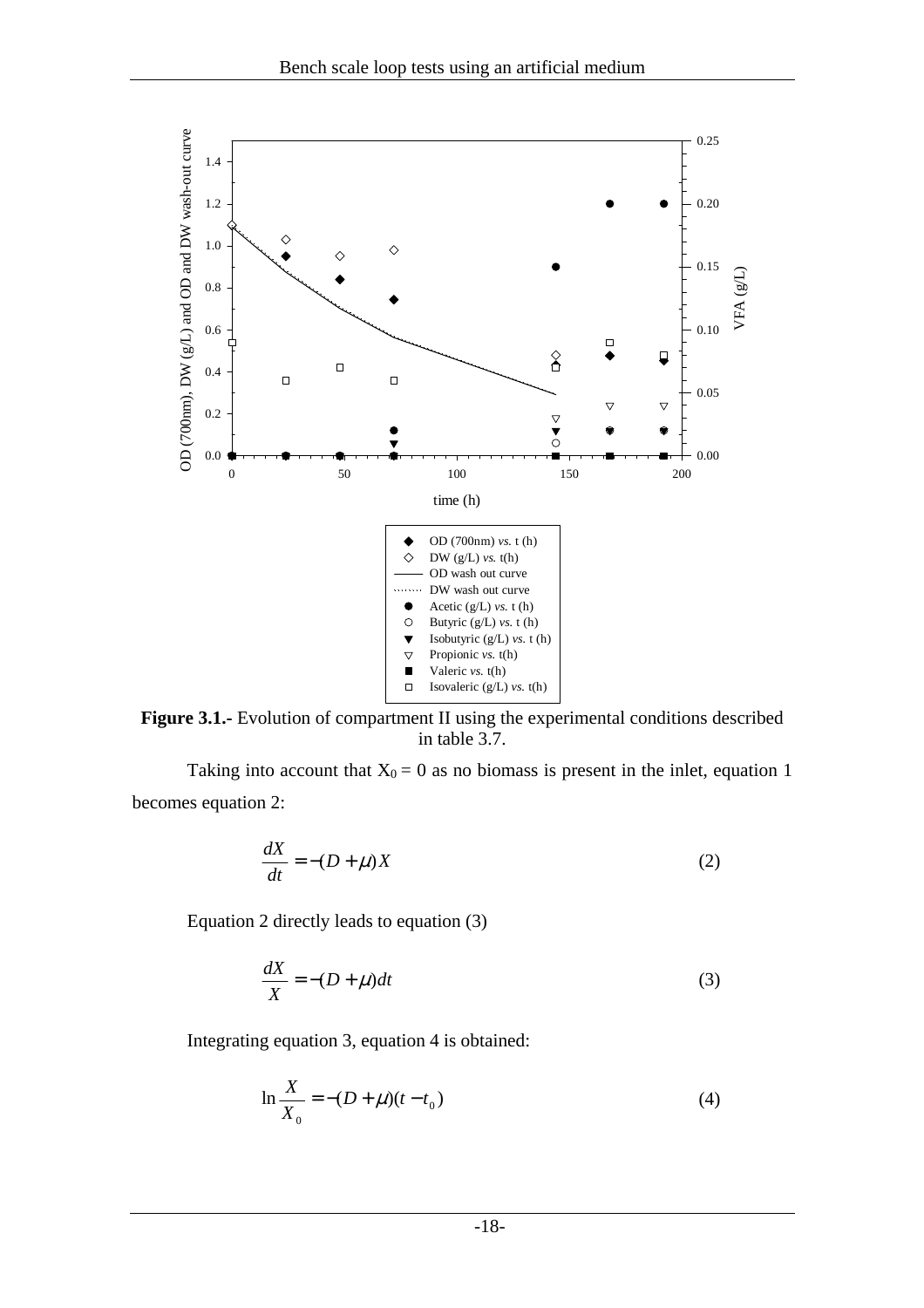

Figure 3.2.- Representation of ln (OD/OD0) vs. t in order to find the experimental  $\mu$  for the experiment in figure 3.6

Thus, representing  $ln(X/X_0)$  *vs* t-t<sub>0</sub>, D+ $\mu$  is calculated from the slope. And taking into account that the dilution rate of the experiment is known the experimental  $\mu$  is found, as seen in figure 3.2. From that figure the experimental  $\mu$  is found:  $\mu = 0.0027$ . Thus, taking into account that at steady state:  $\mu = D$ , a new experiment with the calculated dilution rate is performed. These new conditions are presented in table 3.8.

|                 | <b>Compartment II</b> |        |  |  |  |
|-----------------|-----------------------|--------|--|--|--|
|                 |                       |        |  |  |  |
| Light $(W/m^2)$ |                       | 724    |  |  |  |
|                 |                       | 0.0027 |  |  |  |
| (mL/day)        | <b>BATCH</b>          | 26.7   |  |  |  |
| $\tau$ (days)   |                       |        |  |  |  |

**Table 3.8.- Conditions of compartment II** 

The evolution of compartment II under these new conditions is presented in figure 3.3.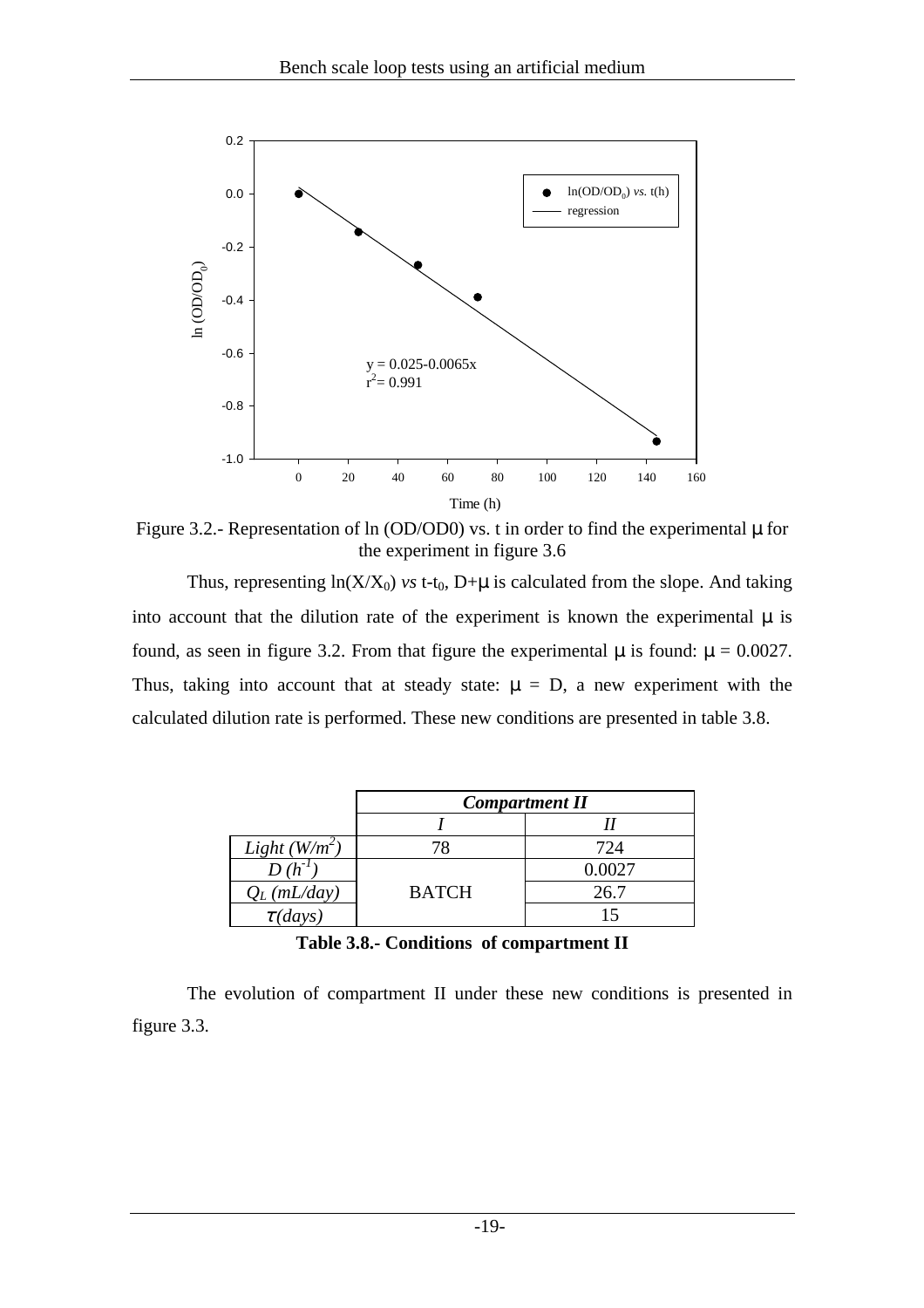

**Figure 3.3.-** Evolution of compartment II using the experimental conditions presented in table 3.8.

As it is seen in figure 3.3, *R. rubrum* does not handle these conditions, thus, a growth inhibition is observed. Taking into account that it grows well during the batch mode and that the only different factor between the batch and the continuous mode is the amount of incident light, it seems that light is the factor inhibiting *R. rubrum* growth. Until now, no light inhibition effect had been described in *R. rubrum* cultures except in the test tube cultures performed by Albiol, (Albiol, 1994) where due to the concurrent effect of too high temperatures it could not be completely described. However, light inhibition is described in almost all the photosynthetic cultures. What is more, the bioreactor used in these experiments is able to supply a higher  $F_R$  than anyone else tested before and its radius is smaller. Consequently,  $4\pi i$  values are surely the highest ever tested. Thus, a new experiment using the conditions described in table 3.9 is done.

|                 | <b>Compartment II</b> |    |        |       |       |       |       |
|-----------------|-----------------------|----|--------|-------|-------|-------|-------|
|                 |                       |    | Ш      |       |       | VI    | VII   |
| Light $(W/m^2)$ | 724                   | 78 | 78     | 78    | 137   | 137   | 137   |
| $D(h^{-1})$     |                       |    | 0.018  | 0.031 | 0.093 | 0.145 | 0.208 |
| (mL/day)        | <b>BATCH BATCH</b>    |    | 168.75 | 300   | 900   | 1400  | 2000  |
| $\tau$ (days)   |                       |    | 2.37   | 1.33  | 0.44  | 0.29  | 0.2   |

**Table 3.9.-** Conditions of compartment II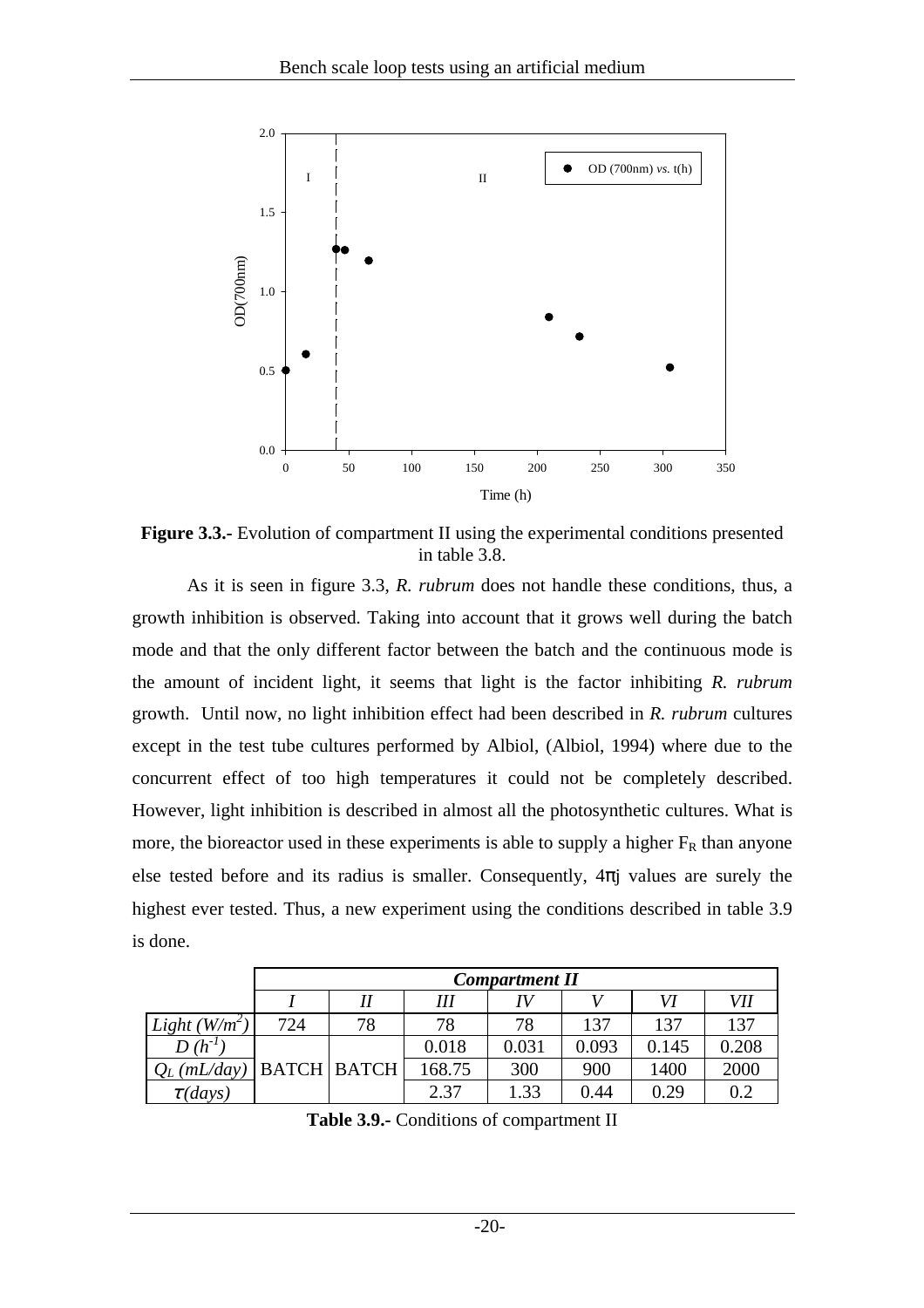The evolution of compartment II under these conditions is found in figure 3.4, where the biomass is followed, and 3.5, where the outlet of ammonium and VFA are followed.

As figures 3.4 and 3.5 show, and as expected from previous data, an excess of light inhibits *R. rubrum* growth. During conditions I, supplying the maximum amount of light available to the fermentor, *R. rubrum* does not grow, and it starts growing, when the light is highly decreased, conditions II. Then, the continuous mode is perfectly maintained even using really high dilution rates. Dilution rates similar to the maximum dilution rate obtained using only acetic acid as carbon source, TN 47.5 (Creus *et al*., 2001), and much higher than the maximum dilution rate obtained using acetic, propionic and butyric acids as carbon sources in TN 52.6 (Creus *et al*., 2002). These facts, stress the point that light is one of the most important factors in *R. rubrum* growth. A shortness of light, energy, strongly decreases *R. rubrum* maximum growth rate and an excess of light highly inhibits its growth.



**Figure 3.4.-** Evolution of the biomass of compartment II during the conditions presented in table 3.14.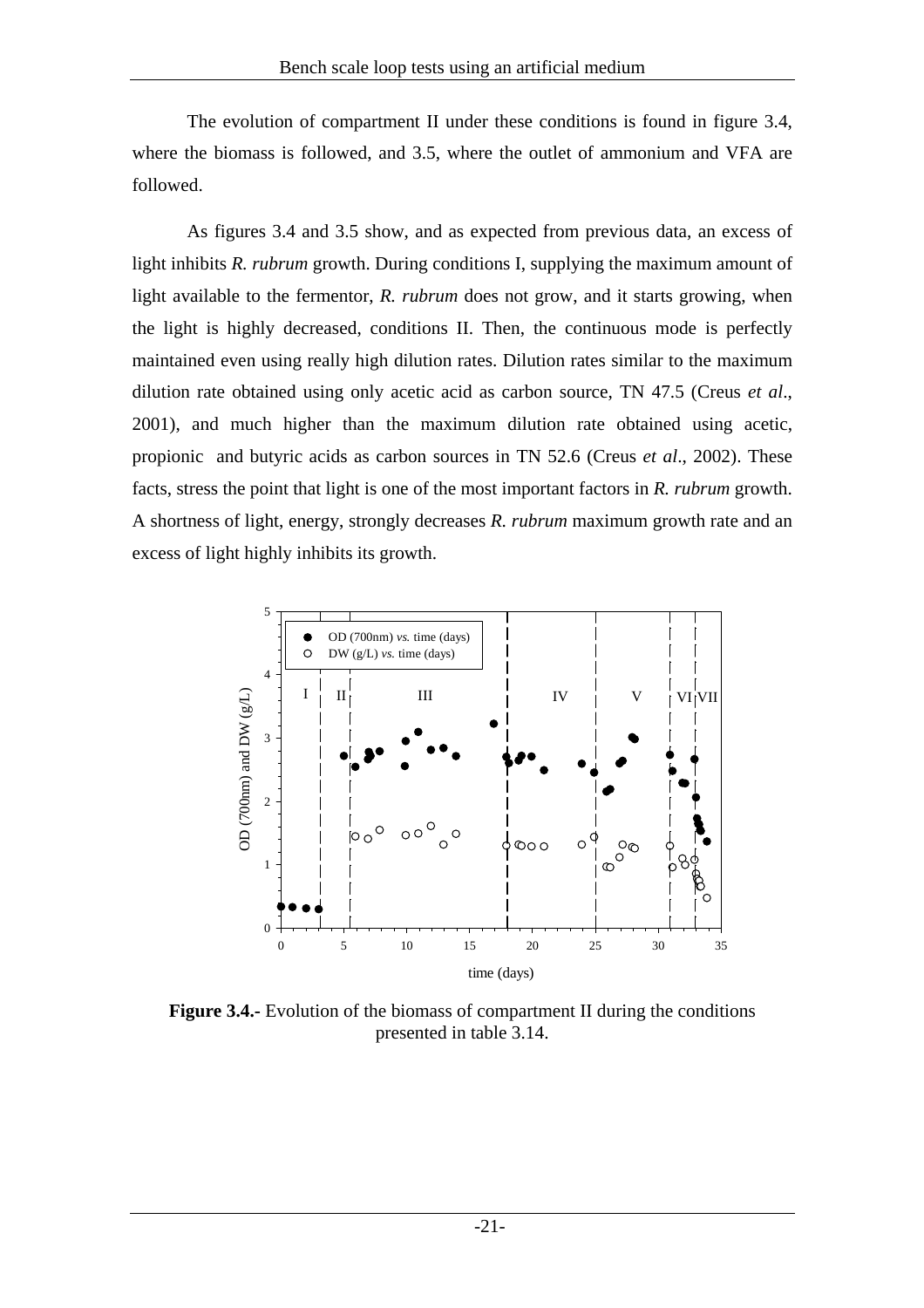

**Figure 3.5.-** Evolution of the outleting ammonium and VFA concentrations of compartment II during the conditions presented in table 3.14.

As it is seen in figures 3.4 and 3.5, using conditions III and IV, compartment II operates at its optimal stage, thus, no VFA are found in its outlet. The same can be said when conditions V are used as the iso-valeric acid peak found, see figure 3.5, is only a transitory effect due to the dilution rate increase.

Using conditions VI a steady state is reached where butyric, iso-butyric, valeric and iso-valeric acids are present in the outlet of this compartment. As expected, the volatile fatty acids completely consumed are, acetic and propionic acids, the VFA with a lower C-chain. In previous experiments, see TN 47.5 (Creus *et al*., 2001), it was observed that when acetic acid is present in the outlet of compartment II, *R. rubrum* accumulates PHB, looses its mobility and presents cell division problems. These problems are not observed when butyric, iso-butyric, valeric and iso-valeric acids are in excess, and this fact is perhaps due to a lower *R. rubrum* PHB production with these VFA.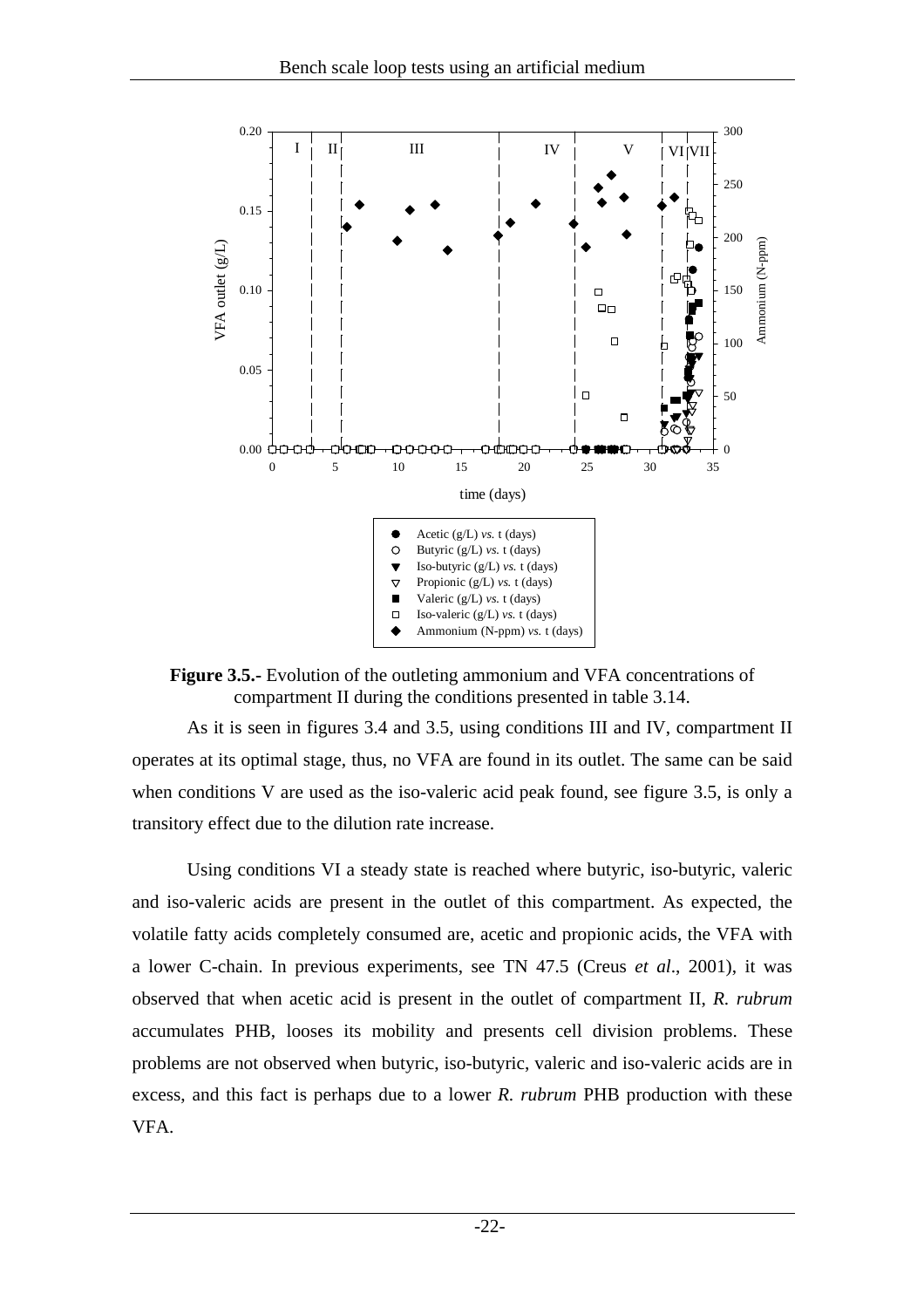Conditions VII are set in an attemp to find the maximum *R. rubrum* growth rate. The light supplied and other conditions are described in table 3.9, From equation 4, section 3, and representing  $ln(X/X_0)$  *vs* t-t<sub>0</sub>, D+ $\mu$  is found. And taking into account that the dilution rate of the experiment is known the experimental  $\mu$  is achieved, as seen in figure 3.6.



**Figure 3.6.-** Representation of ln (DW/DW<sub>0</sub>) vs. time in order to find the  $\mu_{\text{max}}$ experimental.

Thus, the maximum *R. rubrum* growth rate, at these conditions, is  $\mu_{\text{max}} = 0.17h^{-1}$ . This value is rather high and similar to the maximum *R.rubrum* growth rate achieved in previous experiments, using only acetic acid as carbon source  $(0.15h<sup>-1</sup>$  in continuous cultures and  $0.17h^{-1}$  in test tubes) (Albiol, 1994).

During conditions III, IV and V the carbon and nitrogen balances can be easily done., During these conditions, as seen in figure 3.4, about 1.4 g DW/L are found, thus a 90 % of the expected biomass is formed taking into account that with this inlet media (section 3.1) 1.55 g DW/L should be produced. A production of 1.4 g DW/L of *R. rubrum* requires about 194 N-ppm if the *R. rubrum* elemental composition presented in section 3.1 is considered. The nitrogen consumed in compartment II during this experiment is of about 194 N-ppm as the inlet media contains 414 N-ppm and in the outlet about 220 N-ppm are found, figure 3.5. Thus the nitrogen balance can also be considered closed.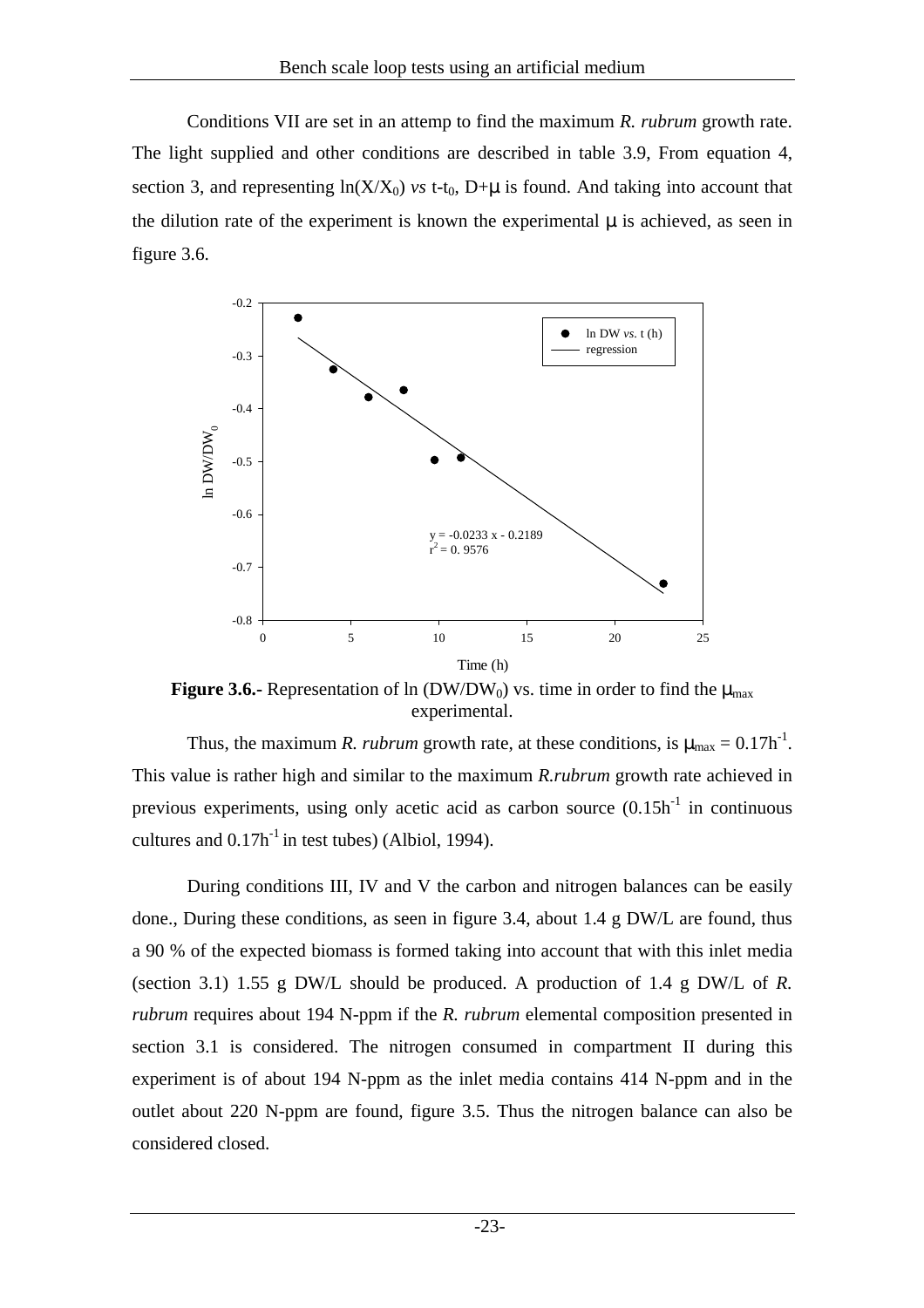The outlet of compartment II, during conditions III, IV and V, when no isovaleric acid is found in the outlet, is introduced first in compartment III and then in compartment IVa in order to evaluate the connection of these three compartments.

The experimental conditions of compartment III and IVa during the connection is found in table 3.10 and the evolutions of these compartments during this experiment are presented in figures 3.7 and 3.8.

|                           | Compartment III | Compartment IVa |
|---------------------------|-----------------|-----------------|
| $F_R$ (W/m <sup>2</sup> ) |                 | 94              |
| $Q_L$ (mL/day)            | 400             | 400             |
|                           | 0.035           | ).042           |
| $t$ (days)                | 0.84            |                 |

**Table 3.10.-** Experimental conditions of compartments III and IVa used during the connection of compartments II, III and IVa.



**Figure 3.7.-** Evolution of compartment III using conditions described in table 3.10. Compartment III behaves at its optimal conditions as can be seen in figure 3.12.

All the incoming Nitrogen from ammonium, about 200 N-ppm that are found in the outlet of compartment II, see figure 3.7, and are converted to nitrate and neither ammonium nor nitrite are found in the outlet.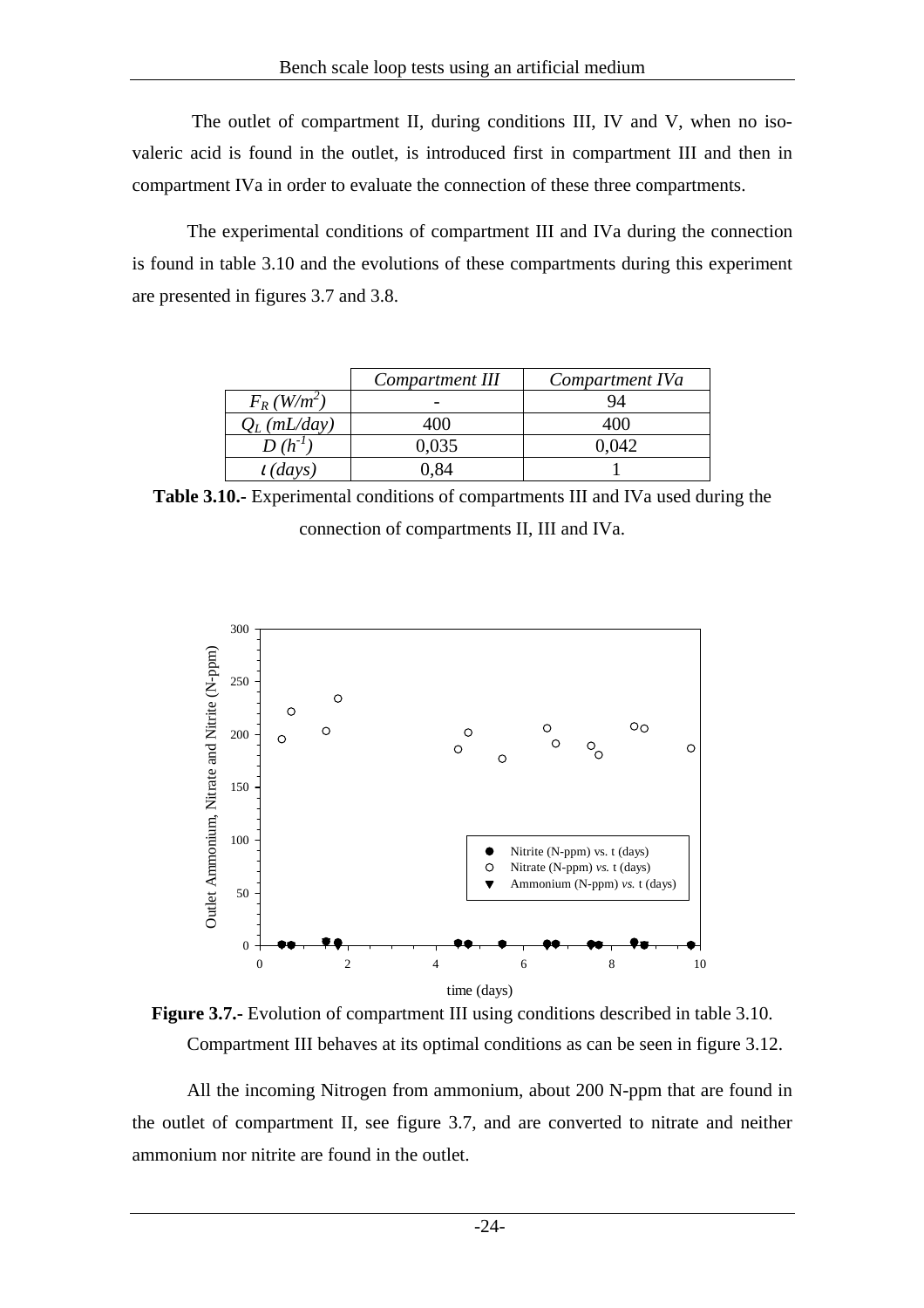

**Figure 3.8.-** Evolution of compartment IVa using conditions described in table 3.10

As it is seen in figure 3.8 compartment IVa has a complete stable situation. A steady state at about 1.43 g DW/L is reached and non-toxic effects are observed.

 The carbon balance of this compartment cannot be done, as the major carbon source is the  $CO<sub>2</sub>$  bubbled in the fermentor, which is introduced in excess and is not measured in the outlet.

Considering the *S.platensis* elemental composition: $CH_{1.650}O_{0.531}N_{0.170}S_{0.007}P_{0.006}$ , (Cornet, 1992), in order to produce 1.43 g DW/L 136 N-ppm are required. In figure 3.13 a nitrogen consumption of 120 N-ppm is found taking into account the nitrogen income of compartment IVa, figure 3.12. Thus, the nitrogen balance can also be considered closed.

In this section the experimental conditions, with which the connection of compartments II, III and IVa using the new set-up, and using a media emulating the outcoming media of compartment I can be performed, have been set. The connection of these compartments has been done without presenting any major difficulties and without showing any kind of toxicity in none of the reactors.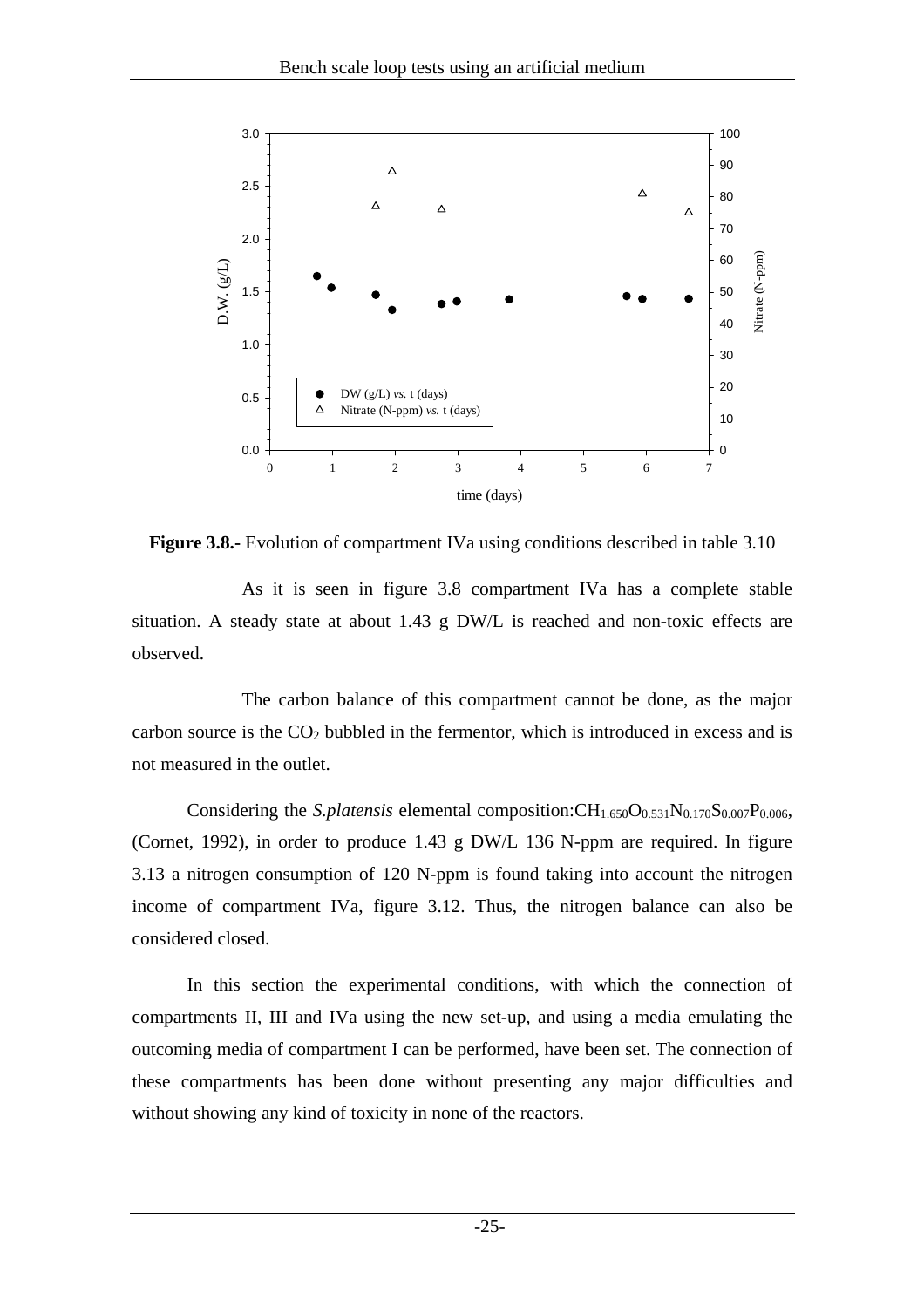A strong light effect has been observed in compartment II. An excess of light inhibits *R. rubrum* growth and a low light availability strongly diminishes its maximum growth rate.

## **4 CONCLUSIONS**

As a summary of the previously described tests, the following can be concluded:

- The feasibility of the connection of compartments II, III and IVa using a media containing the same concentration of volatile fatty acids and ammonium of the medium outcoming from compartment I has been demonstrated.

- A strong light effect in *R. rubrum* growth has been observed. An excess of light inhibits its growth and a low light availability strongly diminishes its maximum growth rate. The effect of light intensity on the growth rate of *R.rubrum* will be more deeply evaluated using the light distribution model under development.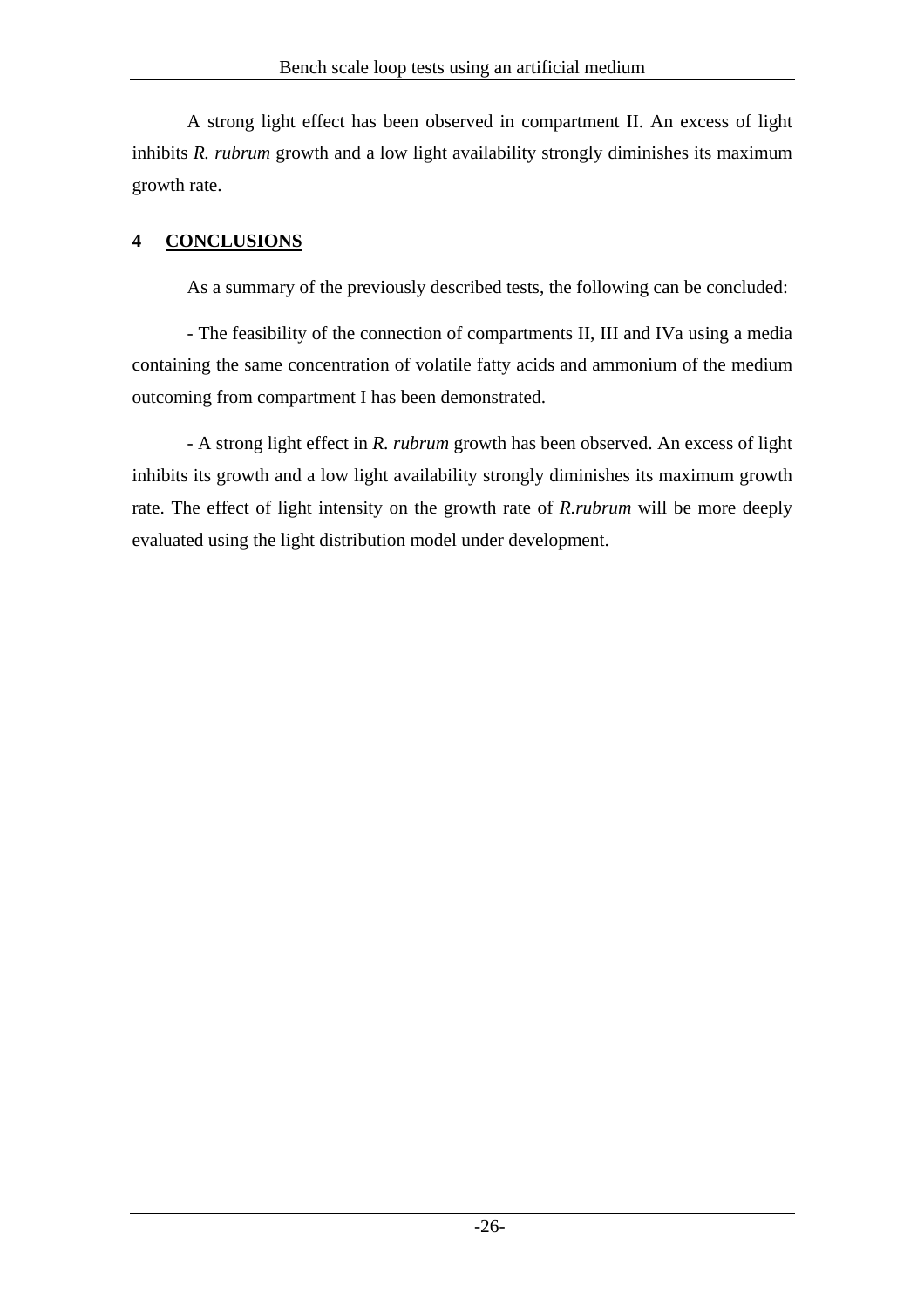#### **5 REFERENCES**

Albiol, J. (1994) Study of the MELISSA photoheterotrophic compartment. Kinetics and effects of C limitation. ESA/YCL/2148.JAS.ESA-EWP-1808.

Cornet J.F., Dussap C.G. and Duberet G., 1992a. A structured model for simulation of cultures of the cyanobacterium *Spirulina platensis* in photobioreactors: I. Coupling between light transfer and growth kinectics. Biotechnol,40, 817-825.

Cornet J.F., Dussap C.G., Cluzel P- and Duberet G., 1992b. A structured model for simulation of cultures of the cyanobacterium *Spirulina platensis* in photobioreactors: II. Identification of kinectic parameters under light and mineral limitations. Biotechnol Bioeng, 40, 826-834.

Creus, N., Albiol, J. and Gòdia, F. (1999) Preliminary connection between 3 compartments. Technical Note 43.8. ESTEC/CONTRACT11549/95/NL/FG.

Creus, N., Albiol, J. and Gòdia, F. (2001) Tests with the 3 linked bench compartments. Technical Note 47.5. ESTEC/CONTRACT13292/98/NL/MV.

Creus, N., Albiol, J. and Gòdia, F. (2002a) Tests with the 3 linked bench compartments using 3 different carbon sources Technical Note 52.6. ESTEC/CONTRACT13292/98/NL/MV.

Creus, N., Albiol, J. and Gòdia, F. (2002b) Bench scale loop tests using compartment I outlet medium. Technical Note 75.2. ESTEC/CONTRACT13292/98/NL/MV.

Favier-Teodorescu, L., Pons, A., and Poughon, L. (1999) Stoichiometric analysis of *R. rubrum* growth on different carbon substrates. Technical Note 45.4. ESTEC/CONTRACT 13323/98/NL/MV.

Godia, F., Albiol, J., Creus, N. and Perez, J. (2001) Preliminary Review of the Pilot Plant Integration Loop. Technical Note 47.3. ESA contract ESTEC/CONTRACT13292/98/NL/MV.

Hermans, V. and Demey, D. (1998). Detailed characterization of the thermophilic biodegradation process. Technical note 41.2. ESA contract 12922/98/NL/MV.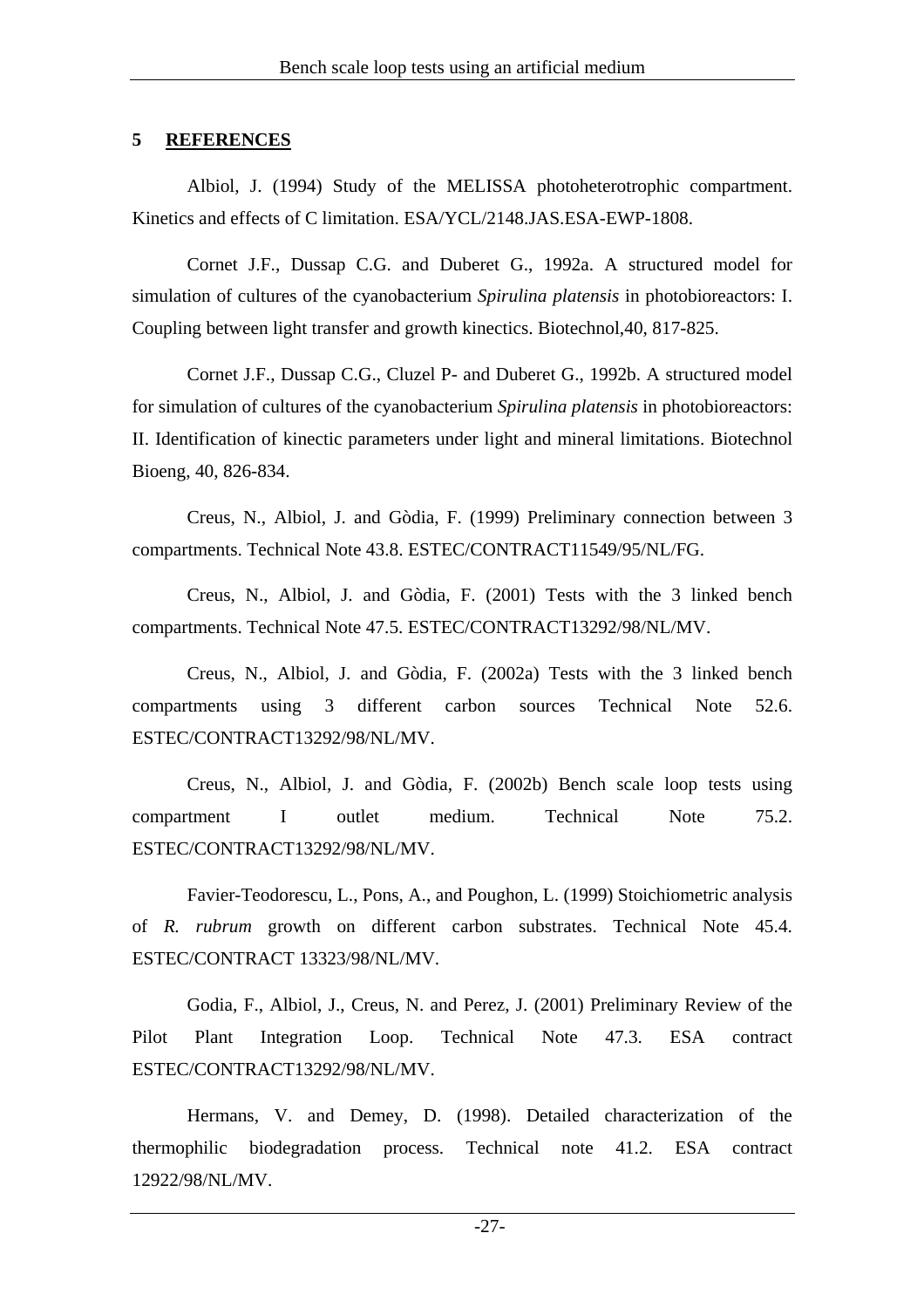Hermans, V. and Demey, D. (2001). Biodegradation of non edible parts of plants and bacterial biomass. Technical note 56.2. ESA contract 12922/98/NL/MV.

Mohanty, P., Srivastava, M. and Kishna, K.B. (1997) In: *Spirulina platensis* (*Arthrospira*): Physiology, Cell-biology and Biotechnology. Vhonsak A. (ed) London, 233p.

Montràs, A., Pérez, J. ,Gòdia, F. (2001) On-line Instrumentation for N balance. Techinal Note 52.21. ESTEC CONTRACT 11549/95/NL/FG.

Pérez, J. (1997) Caracterización y puesta a punto de reactores de lecho fijo para su aplicación en procesos de nitrificación. Magister tesis. Universitat Autònoma de Barcelona.

Poughon, L (1997) Including of a Higher Plants Chamber in the MELISSA loop description of a HPC for MELISSA loop steady state simulations. Technical Note 32.3. ESA/ESTEC P.O.; 161081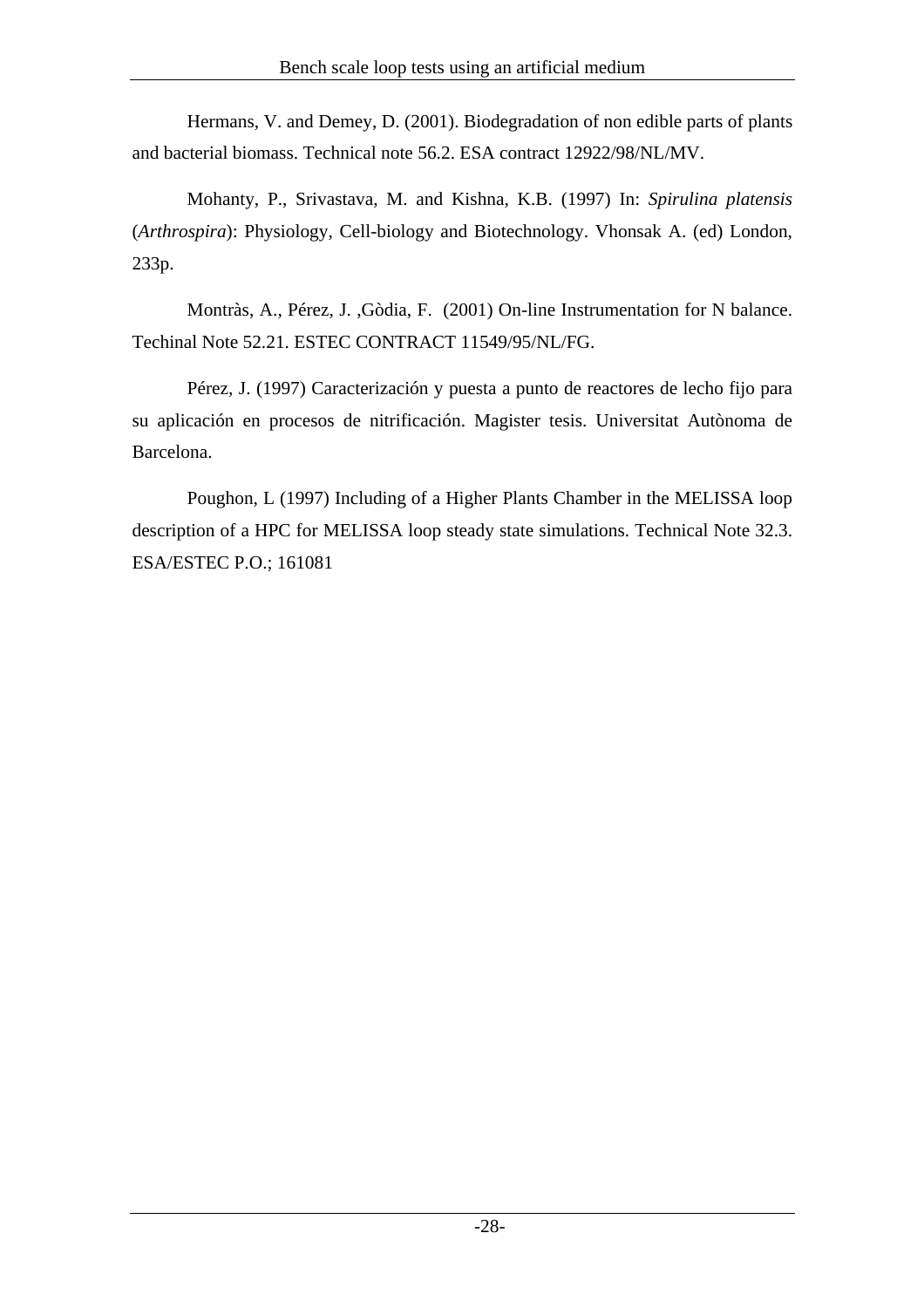#### **6 APPENDIX I. -LIGHT CALIBRATION OF COMPARTMENT II**

The light availability determination is of key importance for the operation of photobioreactors. Once light intensity at the bioreactor's surface is known, the light availability at any point of the bioreactor can be determined.

The light intensity at the bioreactor's surface is obtained by measuring the light intensity at the axis of the bioreactor, using a spherical light sensor that integrates the light reaching its radial illuminated surface. Conversion of the light intensity measured by the spherical sensor to the light intensity at the surface of the bioreactor is done using the following equation:

$$
Fr = \frac{Eb \cdot rb}{\pi \cdot Rb}
$$

Where: Fr is the light flux at the bioreactor's surface, Eb is the light intensity measured by the sensor, rb is the sensor's radius (30mm) and Rb is the bioreactor's radius (31mm).

The available light measured by the sensor is given in mols/m2s. For the application of the previously developed light transfer mathematical models, it is necessary to convert the units of the sensor to  $W/m<sup>2</sup>$ . The conversion coefficient used is 0.425, which has been previously calculated by J.F.Cornet by integration of the used lamps spectra in the range 350–950nm used by *Rhodospirillum rubrum*.

The Eb values are measured in the empty bioreactor with water circulating through the external jacket.

Light intensity measurements are done at different vertical positions and at different voltages supplied to the lamps. The results of these measurements are plotted in figure I.1.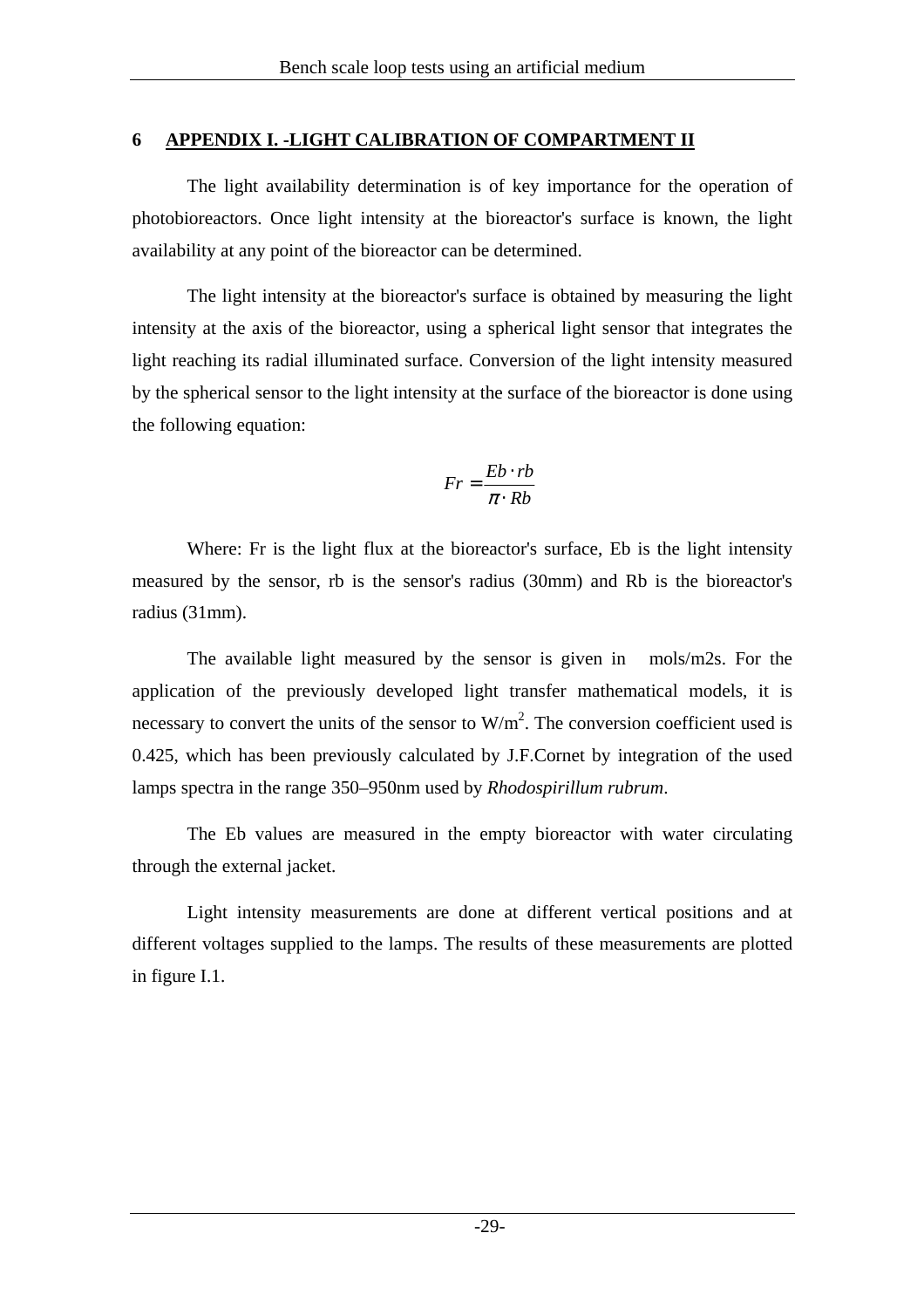

Reactor vertical position (cm)



Averaging the measurements obtained at different vertical positions, the mean light intensity value for each voltage supplied to the lamps is obtained. The light intensity values measured by the sensor in  $\mu$ mols/m<sup>2</sup>s, are converted to Fr values in W/m2 using the above mentioned formula and conversion factor. Figure I.2 shows the relationship between the voltage supplied to the lamps and the Fr of the bioreactor.



**Figure I.2** .- Average light intensity supplying different voltages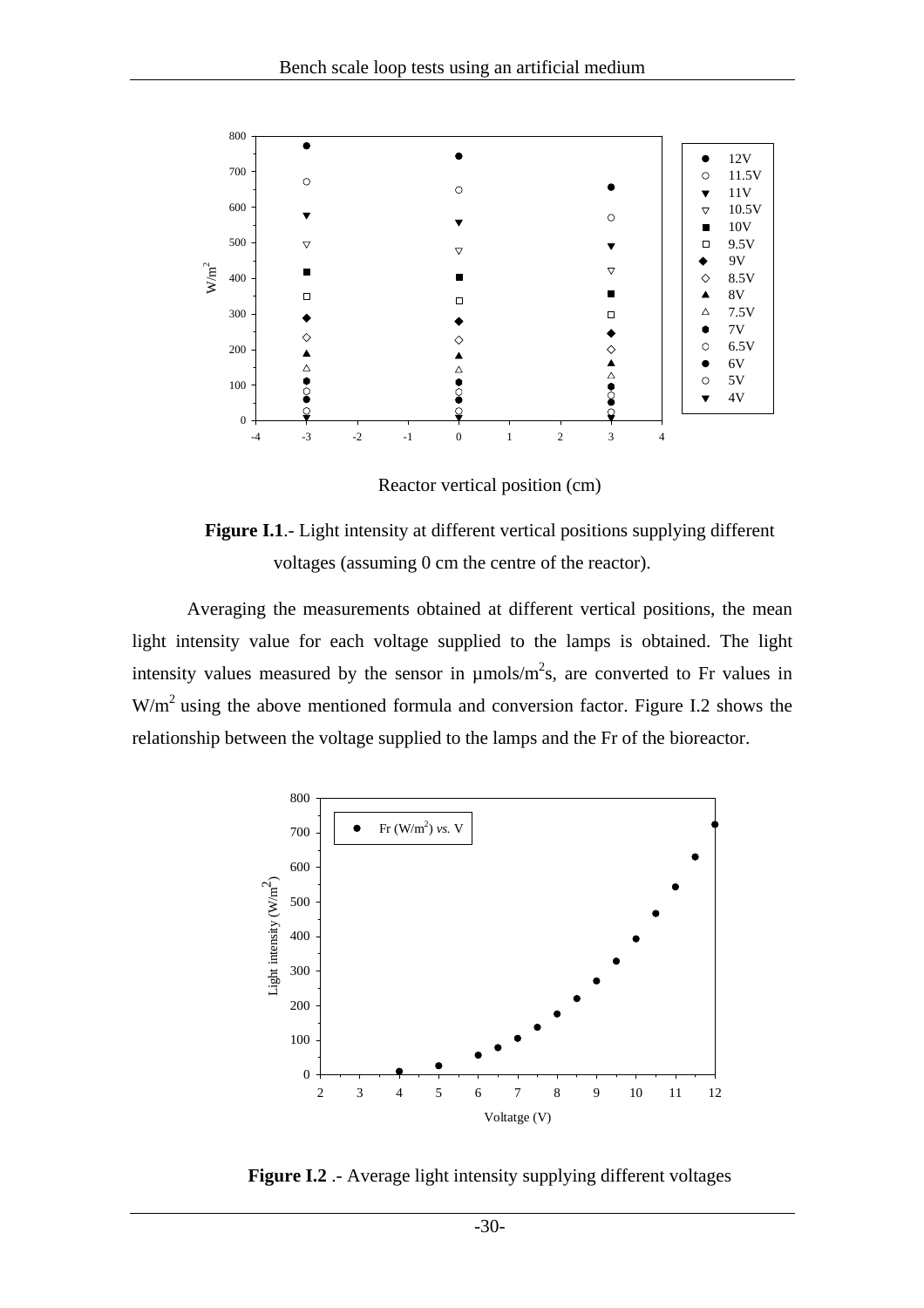#### **7 APPENDIX II. -LIGHT CALIBRATION OF COMPARTMENT IVA**

The determination of the light intensity at the bioreactor's surface is done as previously described in Appendix I . In this case, the Rb (radius of the bioreactor) is also 31mm. The conversion factor is 0.291, which has been calculated by J.F. Cornet by integration of the used lamps spectra in the range 350-750 nm used by *Spirulina platensis* cells. The results obtained by measuring light intensity at different vertical positions and supplying different voltages to the lamps are plotted in figure II.1.



Reactor vertical position (cm)

**Figure II**.**1**.- Light intensity at different vertical positions supplying different voltages (assuming 0cm the centre of the reactor )

The average relationship between the voltage supplied to the lamps and the Fr of the bioreactor obtained is presented in figure II.2.